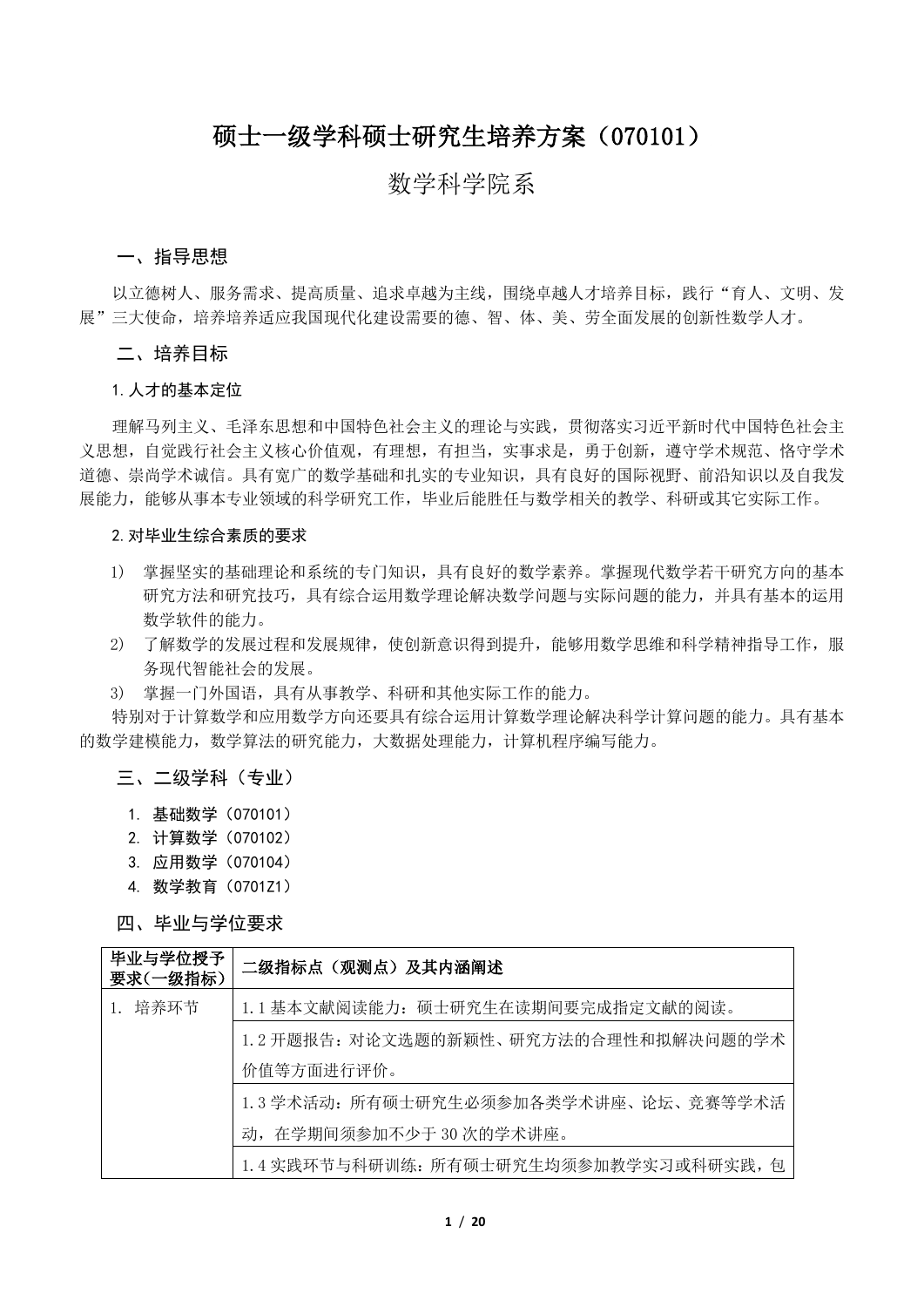|         | 括授课、辅导、组织课堂讨论、指导实验、批改作业及实验报告、指导毕业论    |
|---------|---------------------------------------|
|         | 文等。                                   |
|         | 1.5 中期考核: 包括课程修读、基本文献阅读能力、学术活动、实践环节和科 |
|         | 研训练、开题报告、研究伦理与学术规范测试等完成情况,应在第五学期结束    |
|         | 前完成。中期考核通过者, 方可进入毕业论文预答辩或答辩程序。        |
| 2. 学位论文 | 论文评阅与答辩: 硕士研究生学位论文须通过论文评阅和公开答辩才能取得    |
|         | 毕业证书和硕士学位。                            |

### 五、学习年限与培养方式

#### 1.学习年限

硕士研究生基本学习年限为 3 年,最长学习年限为 5 年。

### 2.培养方式

全日制。

### 六、课程体系及学分要求

#### 1.学分要求

(学位基础课多出的学分可充当学位必修课的学分,学位必修课多出的学分可充当学位选修课的学分)。

(1)硕士研究生修读总学分:\_\_34\_\_\_。各类别学分要求如下:

学位公共课(必修)6学分,学位公共课(选修) 2 学分,学位基础课 12 学分(秋季课程),学 位专业课(必修)\_6\_学分,学位专业课(选修)\_6\_学分,跨一级学科课程\_2\_学分。

(2)补修课程要求:跨学科入学的研究生,应当在导师指导下补修本学科本科专业的有关课程,所得学 分记为非学位课程学分,不计入培养方案总学分。

(3)港澳台硕士生可免修思想政治理论课,代之以修读《中国概况》。

(4)国际留学硕士生可免修思想政治理论课、第一外国语,代之以修读《中国概况》或《中国文明导论》 和汉语课程等有关课程。以外语为专业教学语言的学科、专业的留学生毕业时,中文能力应当至少达到《国 际汉语能力标准》三级水平。

| 课程      |                |                                                                                                     |                | 开课  | 修读       |
|---------|----------------|-----------------------------------------------------------------------------------------------------|----------------|-----|----------|
| 类别      | 课程编号           | 课程中英文名称                                                                                             | 学分             | 学期  | 要求       |
|         | TYKC0611101002 | 新时代中国特色社会主义理论与实践<br>Theory and Practice of Socialism with Chinese<br>characteristics in the new era | 2              | 秋   | 必选       |
| 学位      | TYKC0611101003 | 自然辩证法<br>The Outline of Dialectics of Nature                                                        |                | 秋   | 理工必<br>选 |
| 公共<br>课 |                | 外国语<br>English                                                                                      | $\mathcal{D}$  | 春/秋 | 必选       |
|         |                | 研究伦理与学术规范类课程<br>Discipline and Ethics in Academic Research                                          |                |     | 必选       |
|         |                | 通识选修类课程                                                                                             | $\overline{2}$ |     | 必选       |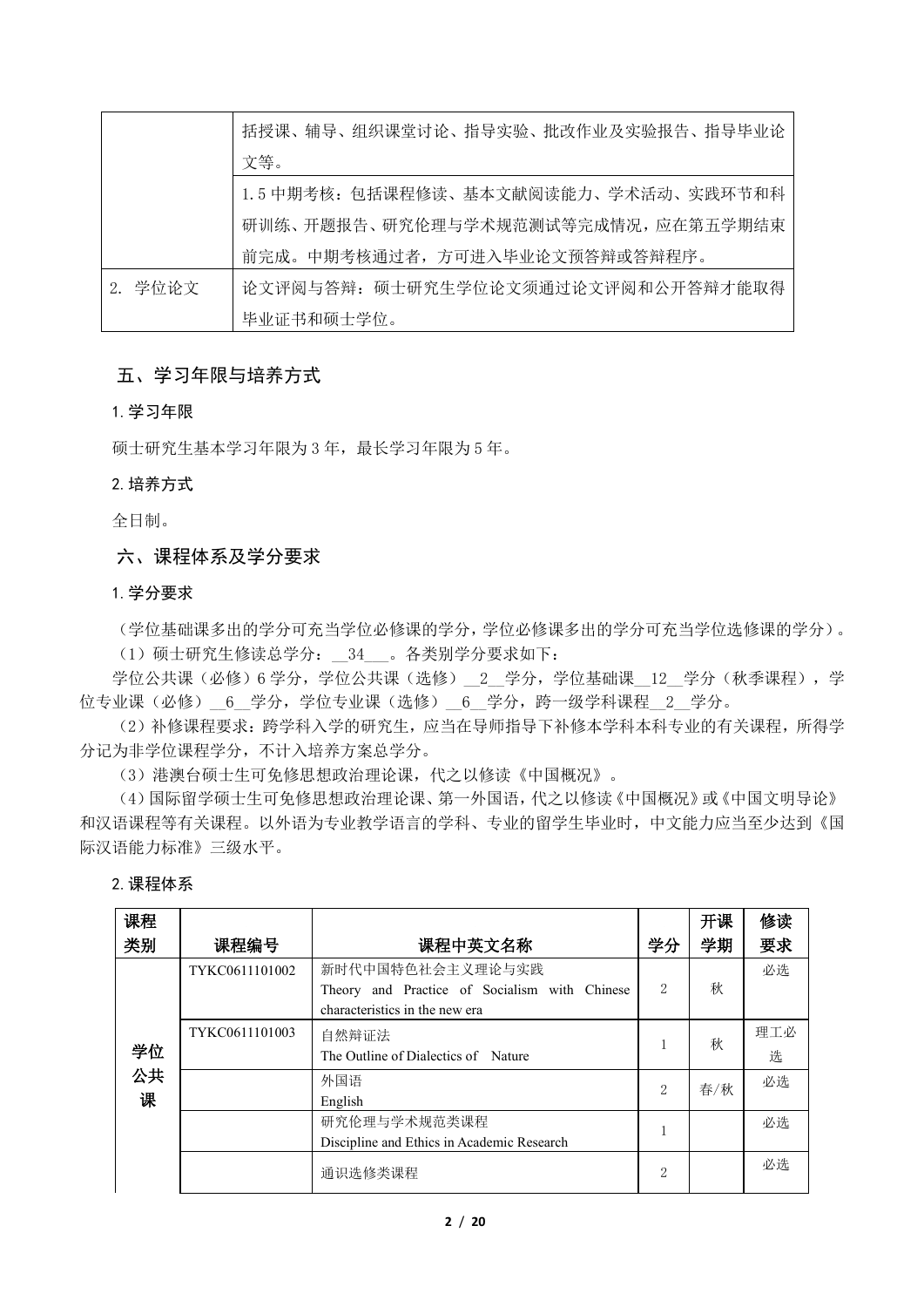|         |                                                                            | 学分要求: ≥8 学分                                                       |                |     |  |
|---------|----------------------------------------------------------------------------|-------------------------------------------------------------------|----------------|-----|--|
|         | MATH2811102117                                                             | 概率论<br>Probability                                                | $\overline{4}$ | 秋   |  |
|         | MATH2811102115                                                             | 实分析与复分析 I<br>Real Analysis and Complex Analysis I                 | 4              | 秋   |  |
|         | MATH2811102114                                                             | 几何与拓扑 I<br>Geometry and Topology I                                | 4              | 秋   |  |
| 学位      | MATH2811102116                                                             | 代数学 I<br>Algebra I                                                | 4              | 秋   |  |
| 基础      | MATH2811102225                                                             | 科学计算<br>Scientific Computing                                      | 4              | 秋   |  |
| 课       | MATH2811102226                                                             | 代数学 II<br>Algebra II<br>实分析与复分析 II                                | 3              | 春   |  |
|         | MATH2811102227                                                             | 3                                                                 | 春              |     |  |
|         | MATH2811102228                                                             | 几何与拓扑 II<br>Geometry and Topology II                              | 3              | 春   |  |
|         |                                                                            | 学分要求: ≥12 学分 (秋季课程)                                               |                |     |  |
|         | MATH2811102229                                                             | 代数几何 I (硕士)<br>Algebraic Geometry I (M)                           | 3              | 春/秋 |  |
|         | MATH2811102230                                                             | 表示论 (硕士)<br>Representations of Algebras (M)                       | 3              | 春/秋 |  |
|         | MATH2811102231                                                             | 李代数<br>Lie Algebras                                               | 3              | 春/秋 |  |
|         | MATH2811102024                                                             | 3                                                                 | 春/秋            |     |  |
|         | 黎曼几何<br>MATH2811102232<br>Riemannian Geometry                              |                                                                   |                | 春/秋 |  |
|         | 微分方程定性理论<br>MATH2811102233<br>Qualitative Theory of Differential Equations |                                                                   | 3              | 春/秋 |  |
|         | MATH2811102190                                                             | 动力系统<br>Dynamical Systems                                         | 3              | 春/秋 |  |
|         | MATH2811102144                                                             | 偏微分方程现代理论<br>Modern Theory of Partial Differential Equations      | 3              | 春/秋 |  |
| 学位      | MATH2811102089                                                             | 非线性分析及其应用<br>Nonlinear Analysis and its Applications              | 3              | 春/秋 |  |
| 专业<br>课 | MATH2811102234                                                             | 非线性数学物理<br>Nonlinear Mathematical Physics                         | $3 -$          | 春/秋 |  |
| (必      | MATH2821102132                                                             | 线性与非线性控制系统<br>Linear and Nonlinear Control Systems                | 3              | 春/秋 |  |
| 修)      | MATH2811102235                                                             | 组合数学与图论<br>Combinatorics and Graph Theory                         | 3              | 春/秋 |  |
|         | MATH2811102236                                                             | 人工智能的数学方法<br>Mathematics Methods in Artificial Intelligence       | 3              | 春/秋 |  |
|         | MATH2811102097                                                             | 矩阵计算<br>Matrix Computations                                       | 3              | 春/秋 |  |
|         | MATH2811102183                                                             | 微分方程数值解<br>Numerical Solutions of Differential Equations          | 3              | 春/秋 |  |
|         | MATH2811102237                                                             | 最优化理论<br>Optimization Theory                                      | 3              | 春/秋 |  |
|         | MATH2821102098                                                             | 现代数学教育研究导论<br>Introduction to Modern Mathematics Education        | 3              | 春/秋 |  |
|         | MATH2811102100                                                             | 数学教育研究方法<br>Research Method in Mathematics Education              | 3              | 春/秋 |  |
|         | MATH2811102239                                                             | 数学教育心理研究基础<br>Research on the Psychology of Mathematics Education | 3              | 春/秋 |  |
|         | MATH2811102193                                                             | 数学解题原理和方法<br>Mathematical Problem Solving Methods and Strategies  | 3              | 春/秋 |  |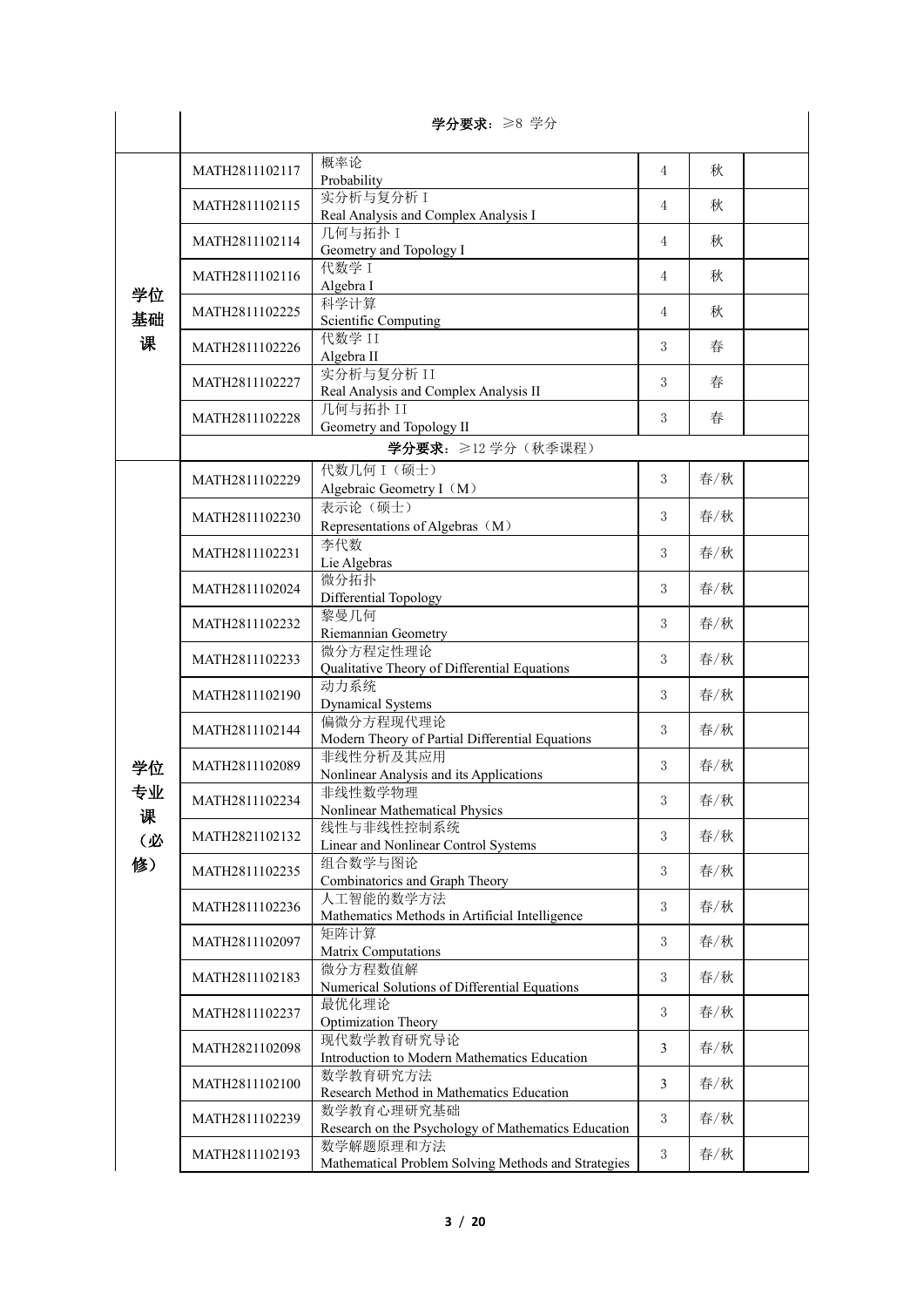|         | MATH2811102179 | 泛函分析<br><b>Functional Analysis</b>                                   | 3              | 春/秋 |  |
|---------|----------------|----------------------------------------------------------------------|----------------|-----|--|
|         |                |                                                                      |                |     |  |
|         |                | 学分要求: ≥6学分                                                           |                |     |  |
|         | MATH2811102240 | 代数几何 II (硕士)<br>Algebraic Geometry II (M)                            | 3              | 春/秋 |  |
|         | MATH2811102241 | Hopf 代数与量子群初步<br>Hopf Algebras and Quantum Groups, A First Course    | $\overline{2}$ | 春/秋 |  |
|         | MATH2811102242 | 代数群与 Hecke 代数<br>Algebraic Group and Hecke Algebra                   | $\overline{2}$ | 春/秋 |  |
|         | MATH2811102243 | 测度和遍历理论<br>Measure and Ergodic Theory                                | $\overline{2}$ | 春/秋 |  |
|         | MATH2811102244 | 算子代数基础<br>Introduction to Operator Algebras                          | $\overline{2}$ | 春/秋 |  |
|         | MATH2811102286 | 几何群论<br>Geometrical group theory                                     | 3              | 春/秋 |  |
|         | MATH2811102245 | 现代数论 (硕士)                                                            | $\overline{2}$ | 春/秋 |  |
|         | MATH2811102246 | Modern Number Theory (M)<br>Teichmuller 空间                           | $\overline{2}$ | 春/秋 |  |
|         | MATH2811102247 | Teichmuller Space<br>流形上的分析                                          | $\overline{2}$ | 春/秋 |  |
|         | MATH2811102248 | Analysis on Manifolds<br>复几何                                         | $\overline{2}$ | 春/秋 |  |
|         | MATH2811102249 | <b>Complex Geometry</b><br>三维流形                                      | $\overline{2}$ | 春/秋 |  |
|         | MATH2811102250 | Three Dimensional Manifolds<br>黎曼曲面<br>Riemann Surface               | 2              | 春/秋 |  |
| 学位      | MATH2811102251 | 几何测度论<br>Geometry Measure Theory                                     | $\overline{2}$ | 春/秋 |  |
| 专业      | MATH2811102252 | 特殊函数论<br>Theory of Special Functions                                 | 3              | 春/秋 |  |
| 课<br>(选 | MATH2811102253 | 分形几何<br>Fractal Geometry                                             | $\overline{2}$ | 春/秋 |  |
| 修)      | MATH2811102080 | 矩阵论<br>Matrix Theory                                                 | 3              | 春/秋 |  |
|         | MATH2811102105 | 微分方程分支理论<br>Bifurcation Theory of Differential Equations             | 3              | 春/秋 |  |
|         | MATH2811102092 | 泛函微分方程<br>Functional Differential Equations                          | 3              | 春/秋 |  |
|         | MATH2811102254 | 哈密顿系统与辛结构<br>Hamiltonian Systems and Symplectic Structure            | 3              | 春/秋 |  |
|         | MATH2811102255 | 无穷维近可积系统<br>Infinite Dimensional nearly Integrable Systems           | 3              | 春/秋 |  |
|         | MATH2811102256 | 抛物型、椭圆型偏微分方程选讲<br>Topics on Parabolic Partial Differential Equations | 3              | 春/秋 |  |
|         | MATH2811102099 | 非线性偏微分方程<br>Nonlinear Partial Differential Equations                 | 3              | 春/秋 |  |
|         | MATH2811102257 | 变分法<br>Calculus of Variations                                        | 3              | 春/秋 |  |
|         | MATH2811102258 | 双曲型偏微分方程选讲<br>Topics on Hyperbolic Partial Differential Equations    | 3              | 春/秋 |  |
|         | MATH2811102259 | 线性发展方程<br><b>Linear Evolution Equations</b>                          | 3              | 春/秋 |  |
|         | MATH2811102260 | 可积差分方程<br>Integrable Difference Equations                            | 3              | 春/秋 |  |
|         | MATH2811102202 | 具体数学<br>Concrete Mathematics                                         | 3              | 春/秋 |  |
|         | MATH2811102261 | 奇异摄动理论基础<br>Theoretical Basis of Singular Perturbation Theory        | 3              | 春/秋 |  |
|         | MATH2811102262 | 计数组合学<br><b>Enumerative Combinatorics</b>                            | $\overline{2}$ | 春/秋 |  |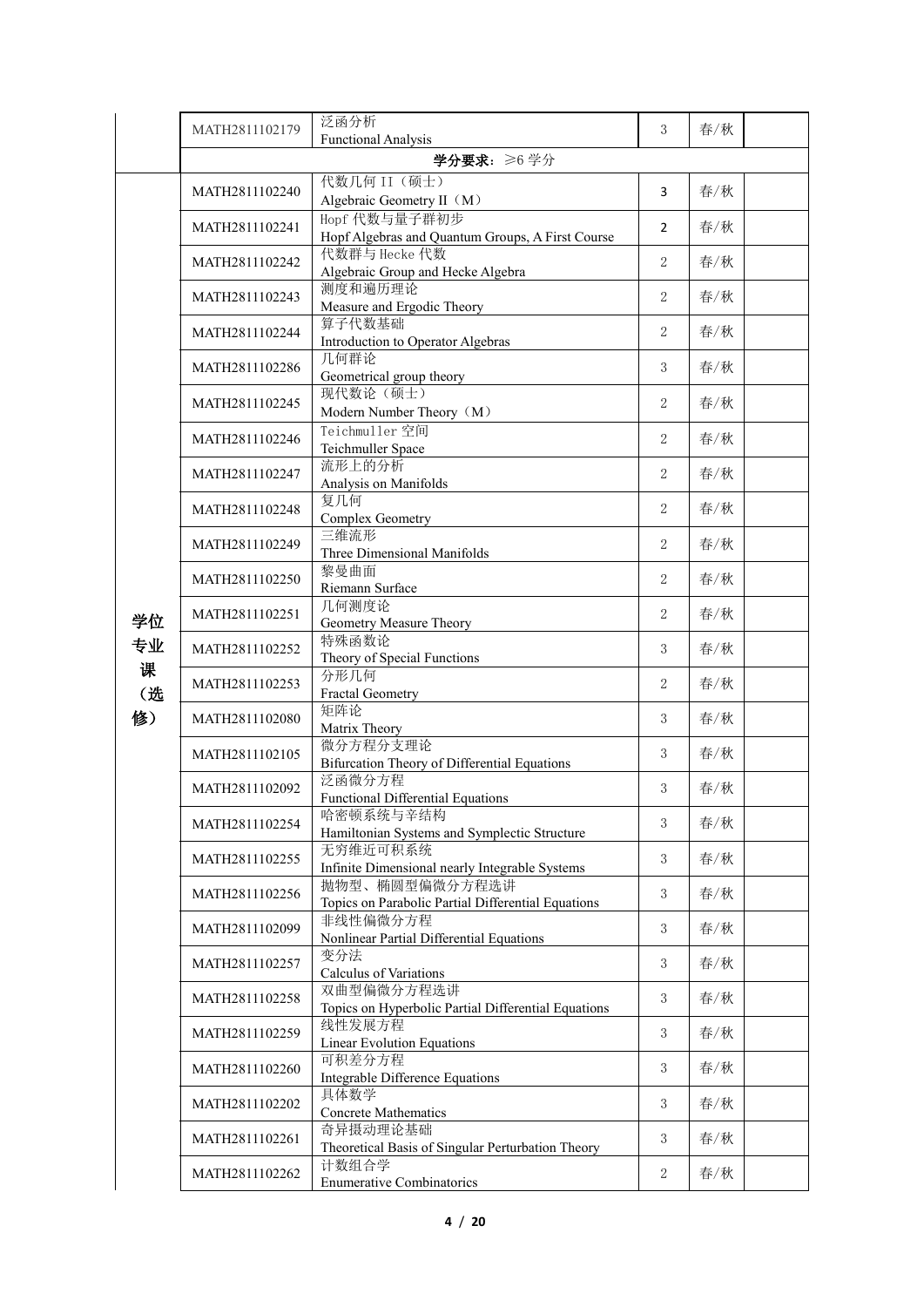| MATH2811102052 | 离散几何<br>Discrete Geometry                                                                   | 3              | 春/秋 |                   |
|----------------|---------------------------------------------------------------------------------------------|----------------|-----|-------------------|
| MATH2811102263 | 组合矩阵论<br>Combinatorial Matrix Theory                                                        | 3              | 春/秋 |                   |
| MATH2811102264 | 组合优化<br>Combinatorial Optimization                                                          | $\overline{2}$ | 春/秋 |                   |
| MATH2811102265 | 现代图论<br>Modern Graph Theory                                                                 | $\overline{2}$ | 春/秋 |                   |
| MATH2811102285 | 多元时间序列的分析与控制<br>Multi-dimensional Time Series Analysis                                      | $\overline{2}$ | 春/秋 |                   |
| MATH2811102268 | 数理金融                                                                                        | 3              | 春/秋 |                   |
| MATH2811102267 | Mathematical Finance<br>机器学习 I                                                              | 3              | 春/秋 |                   |
| MATH2811102161 | Machine Learning I<br>紧有限差分方法                                                               | 3              | 春/秋 |                   |
| MATH2811102004 | Compact Finite Difference Method<br>复杂数据分析方法                                                | 3              | 春/秋 |                   |
| MATH2811102269 | Analysis Methods for Complex Data<br>高等数值分析                                                 | 3              | 春/秋 |                   |
|                | <b>Advanced Numerical Analysis</b><br>计算流体力学                                                | $\overline{2}$ | 春/秋 |                   |
| MATH2811102270 | <b>Computational Fluid Dynamics</b><br>非线性方程组的数值解法                                          |                |     |                   |
| MATH2811102035 | Numerical Solutions for Solving Systems of Nonlinear<br>Equations                           | 3              | 春/秋 |                   |
| MATH2811102271 | 编码理论<br>Coding Theory                                                                       | 3              | 春/秋 |                   |
| MATH2811102272 | 有限元方法<br>Finite Element Method                                                              | 3              | 春/秋 |                   |
| MATH2811102273 | 迭代方法与预处理<br>Iterative Method and Preprocessing                                              | 3              | 春/秋 |                   |
| MATH2811102274 | 偏微分方程形约束优化方法<br>Shape Constrained Optimization Method for Partial<br>Differential Equations | 3              | 春/秋 |                   |
| MATH2811102275 | 数学教育测量与评价<br>Measurement and Assessment in Mathematics<br>Education                         | 3              | 春/秋 |                   |
| MATH2811102040 | 数学教育国际比较研究<br>International Comparison of Mathematics Education                             | 3              | 春/秋 |                   |
| MATH2811102276 | 现代数学概观<br>An Overview of Modern Mathematics                                                 | $\mathfrak{Z}$ | 春/秋 |                   |
| MATH2811102277 | 数学教学设计与课例研究<br>Mathematics Teaching Design and Teaching Cases<br>Study                      | 3              | 春/秋 |                   |
| MATH2811102278 | 数学课程论<br>Mathematics Curriculum                                                             | 3              | 春/秋 |                   |
| MATH2811102222 | 数学史与数学文化<br>Mathematical Culture and History of Mathematics                                 | 2              | 春/秋 |                   |
| MATH2811102279 | 数学问题提出的理论与实践<br>Theory and Practice of Mathematical Problem Posing                          | $\overline{2}$ | 春/秋 |                   |
| MATH2811102280 | 数学学术英语写作<br>Mathematical Academic Writing in English                                        | 2              | 春/秋 | IB 教育<br>硕士必<br>修 |
| MATH2811102284 | IB 数学内容<br><b>IB Math Content</b>                                                           | 2              | 春/秋 | IB 教育<br>硕士必<br>修 |
| MATH2811102283 | 数学教学法聚焦 IB 数学<br>Approaches to Teach Mathematics with a Focus on IB                         | 2              | 春/秋 | IB 教育<br>硕士必      |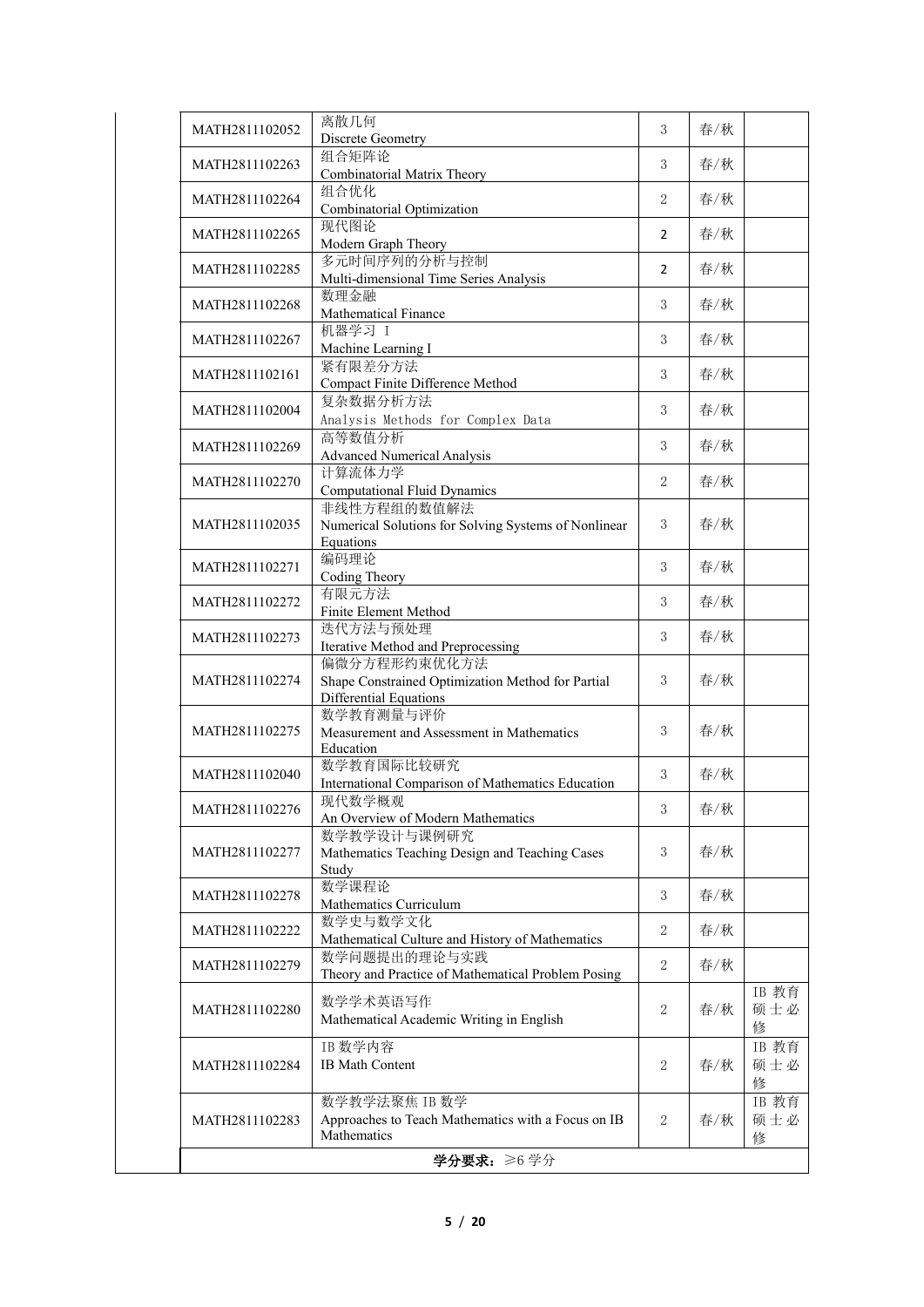| 跨一       | 跨一级学科选修课 1                              |  |  | 必选 |
|----------|-----------------------------------------|--|--|----|
| 级学<br>科课 | 学分要求: ≥2学分                              |  |  |    |
| 程        |                                         |  |  |    |
| 非学       | 修读培养方案要求以外的课程, 如补修本专业本科课程等, 不计入培养方案总学分。 |  |  |    |
| 位课       |                                         |  |  |    |
| 程        |                                         |  |  |    |
| 总学       | 学分<br>$\geqslant$ 34                    |  |  |    |
| 分        |                                         |  |  |    |

### 七、培养环节考核

硕士研究生培养环节主要包括:基本文献阅读能力考核、开题报告、实践环节和科研训练、学术活动、 中期考核,鼓励各院系(学部)开展预答辩,各环节考核时间安排详见下表:

| 学期 | 零                          |  |  |  | 四                                                     | 五 | 六  |
|----|----------------------------|--|--|--|-------------------------------------------------------|---|----|
| 硕士 | 优秀本科<br>生修读研<br>究生阶段<br>课程 |  |  |  | 基本文献阅读能力考核<br>开题报告<br>学术活动<br>实践环节<br>中期考核<br>鼓励开展预答辩 |   | 答辩 |
|    | 科研训练贯彻始终                   |  |  |  |                                                       |   |    |

### 1.基本文献阅读能力

(1)考核要求

硕士研究生在读期间要完成指定文献的阅读。基本文献阅读能力训练为培养过程必修环节,但不计学分。 (2)考核结果及分流说明

由导师自行考核,考核结果不计入总学分,但纳入毕业答辩资格审核范围。

### 2.开题报告

(1)准入条件

参加开题报告的硕士生需修满本专业培养方案规定学分。

(2)考核要求

由导师自行安排 3 名专家组成员,其中具有硕导资格的专家不少于 3 名,所有专家都需要有硕士学位。 开题报告需要专家组审核。

(3)考核结果及分流说明

开题报告考核通过者,方可进入论文研究工作。未通过者可申请在 3 个月后进行第二次开题。第二次开 题仍未通过者,按照肄业处理。研究过程中,如论文课题出现重大变动的,应重新组织开题。

### 3.学术活动

(1)考核要求

所有硕士研究生必须参加各类学术讲座、论坛、竞赛等学术活动,在学期间须参加不少于 30 次的学术讲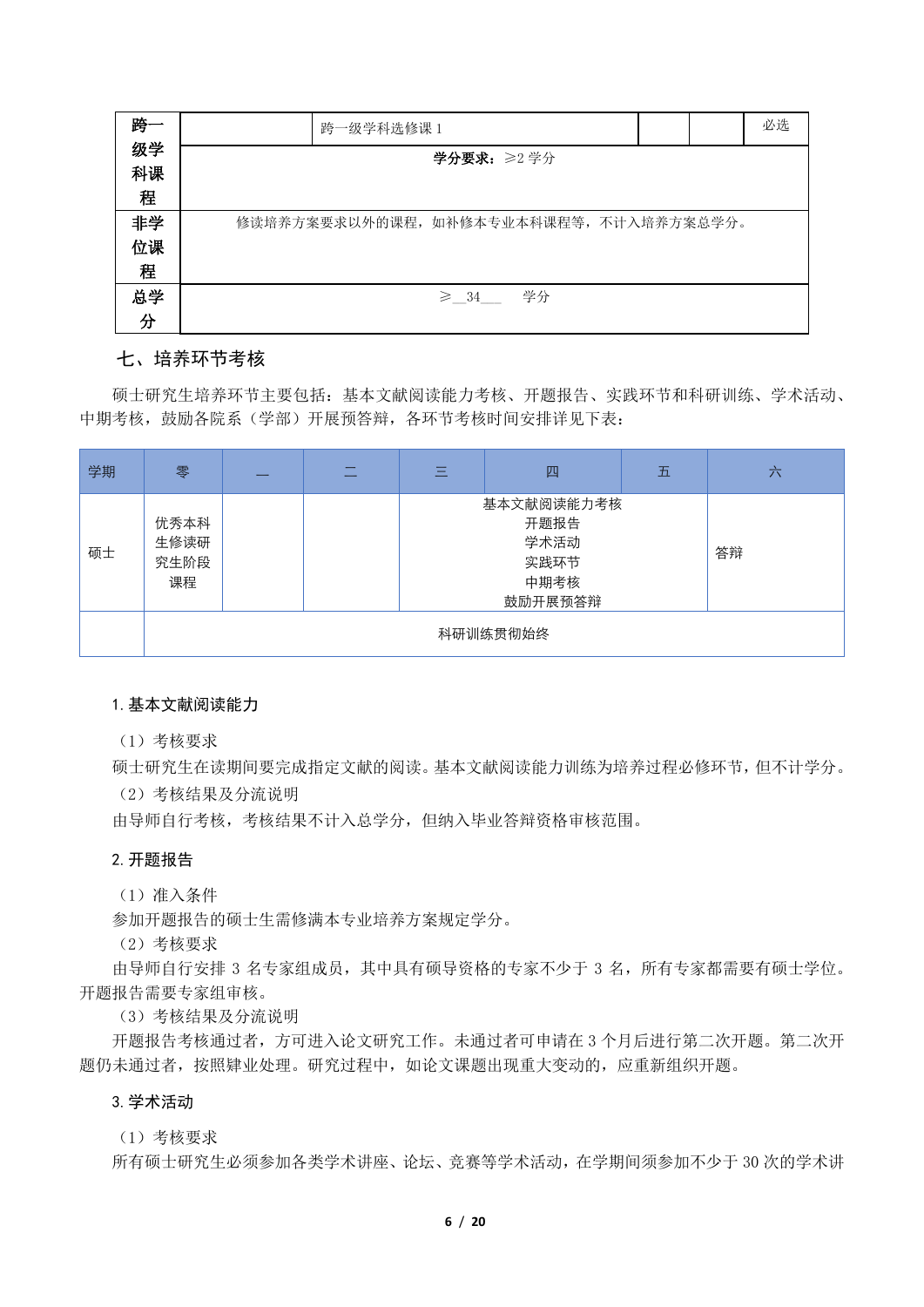座。

(2)考核结果及分流说明

由导师及导师小组考核,考核结果不计入总学分,但纳入毕业答辩资格审核范围。

#### 4.实践环节与科研训练

(1)考核要求

所有硕士研究生均须参加教学实习或科研实践,包括授课、辅导、组织课堂讨论、指导实验、批改作业 及实验报告、指导毕业论文等。

(2)考核结果及分流说明

由导师及导师小组考核,考核结果不计入总学分,但纳入毕业答辩资格审核范围。

### 5.中期考核

(1)准入条件

中期考核前需完成相关的培养环节。

(2)考核要求

包括课程修读、基本文献阅读能力、学术活动、实践环节和科研训练、开题报告、研究伦理与学术规范 测试等完成情况,应在第五学期结束前完成。以上各环节考核通过者,中期考核通过,否则为不通过。

(3)考核结果及分流说明

中期考核通过者,方可进入毕业论文预答辩或答辩程序。不通过者,根据学业进展情况,可作延长学习 年限、结业或肄业处理。

### 八、创新成果考核

鼓励投稿发表,但不作考核要求。

### 九、学位论文要求

学位论文是对硕士研究生进行科学研究的全面训练,是培养其综合运用所学知识分析问题和解决问题 能力的重要环节,也是衡量硕士研究生能否获得学位的重要依据之一。硕士研究生在修完规定的各门课程, 考试和考查合格,并通过中期考核后,应撰写学位论文。硕士研究生在学期间完成学位论文要保证一年的工 作时间。

硕士学位论文工作是硕士研究生在导师及导师小组指导下,独立设计和完成某一科研课题,培养独立的 科研工作能力的过程。为保证硕士学位论文质量,导师和院系应注意抓好学位论文选题、开题报告、论文指 导、组织答辩等几个关键环节。

硕士学位论文可以是基础研究或应用基础研究,也可以结合科研攻关任务从事应用开发研究,但须有自 己的见解或特色。各专业应根据学校对研究生学位论文撰写的要求,结合本学科、专业的特点,根据不同规 格、类型人才的培养要求,制定本专业硕士学位论文的具体标准及要求。

| 课程名称 | 选用教材(含教材、教学参考书)                                                               |
|------|-------------------------------------------------------------------------------|
| 概率论  | [1] Klenke, Probability Theory: A Comprehensive Course, 2nd edition, Springer |
|      | 2013                                                                          |
|      | [2] Allan Gut, Probability: A Graduate Course, 2nd edition, Springer (2013)   |

## 十、必修课程教材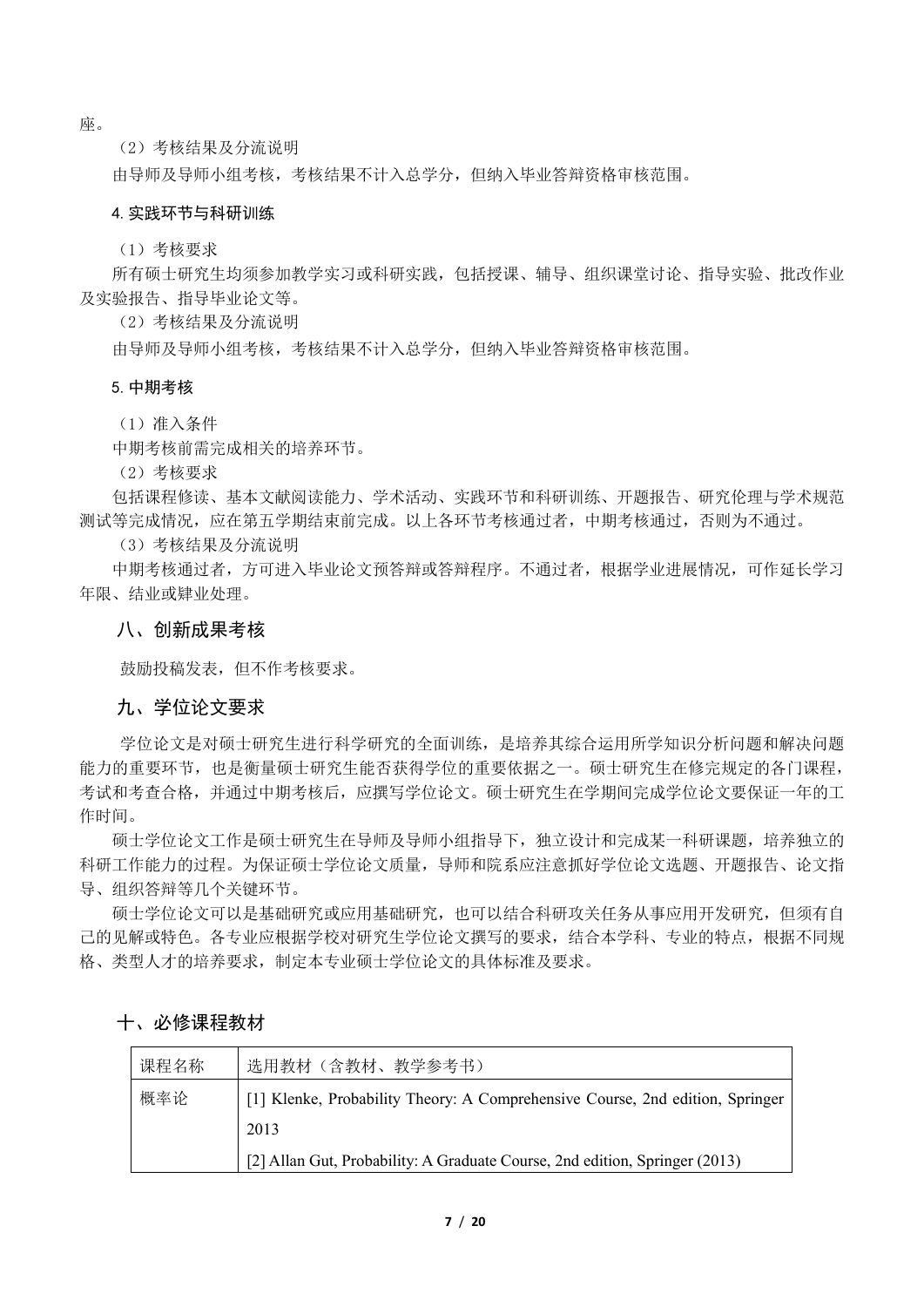| 实分析与复   | [1] W. Rudin, Real and Complex Analysis                                        |
|---------|--------------------------------------------------------------------------------|
| 分析 I    | [2] 中译本: 实分析与复分析(戴牧民等),机械工业出版社 2006.                                           |
|         | [3] J.B. Conway, Functions of one complex variable, Springer-Verlag, 1978.     |
|         | [4] H.L. Royden, Real analysis, Macmillan, 1968.                               |
|         | [5] 薛以锋,实分析与复分析讲义                                                              |
| 几何与拓扑 I | [1] 几何与拓扑, 华东师范大学数学科学学院编著, 华东师范大学出版社,                                          |
|         | 2018.                                                                          |
|         | [2] 陈省身,陈维桓,微分几何讲义,北京大学出版社,1983                                                |
| 代数学 I   | [1] 丁石孙、聂灵沼: 《代数学引论》 (第五、六章);                                                  |
|         | 《代数基础:模、范畴、同调代数与层》;<br>[2] 陈志杰:                                                |
|         | [3] J.J. Rotman, An Introduction to Homological Algebra, 2nd edition, Springer |
|         | 2009;                                                                          |
|         | P.J. Hilton and U. Stammbach, A Course in Homological Algebra;<br>[4]          |
|         | [5] H. Cartan and S. Eilenberg, Homological Algebra;                           |
|         | [6] 章璞、吴泉水: 《基础代数学讲义》,高教出版社,<br>2018.                                          |
| 科学计算    | [1] Ionut Danaila, Introduction to scientific computing: twelve projects with  |
|         | MATLAB, Springer, 2006                                                         |
|         | [2] Alfio Quarteroni, Riccardo Sacco, Fausto Saleri, Numerical mathematics,    |
|         | Springer, 2007                                                                 |
|         | [3]李庆杨等,数值分析(第五版),清华大学出版社,2008 年 12 月                                          |
| 代数学 II  | [1] 群与代数表示引论,冯克勤 、李尚志 、章璞,中国科学技术大学出版社                                          |
|         | [2] 李群基础,黄宣国,复旦大学出版社                                                           |
|         | [3] Elements of the Representation Theory of Associative Algebras: Volume 1:   |
|         | Techniques of Representation Theory, Assem,<br>Skowronski, Simson, London      |
|         | Mathematical Society Student Texts 65                                          |
|         | [4] 章璞, 导出范畴与三角范畴, 科学出版社                                                       |
| 实分析与复   | [1] W. Rudin, Real and Complex Analysis                                        |
| 分析 II   | [2] 中译本: 实分析与复分析(戴牧民等),机械工业出版社 2006.                                           |
|         | [3] J.B. Conway, Functions of one complex variable, Springer--Verlag, 1978.    |
|         | [4] H.L. Royden, Real analysis, Macmillan, 1968.                               |
|         | 薛以锋,实分析与复分析讲义<br>[5]                                                           |
| 几何与拓扑   | 基础拓扑学讲义, 北京大学出版社, 1997<br>[1] 尤承业,                                             |
| П       | [2] 几何与拓扑, 华东师范大学数学科学学院编著,华东师范大学出版社,                                           |
|         | 2019.                                                                          |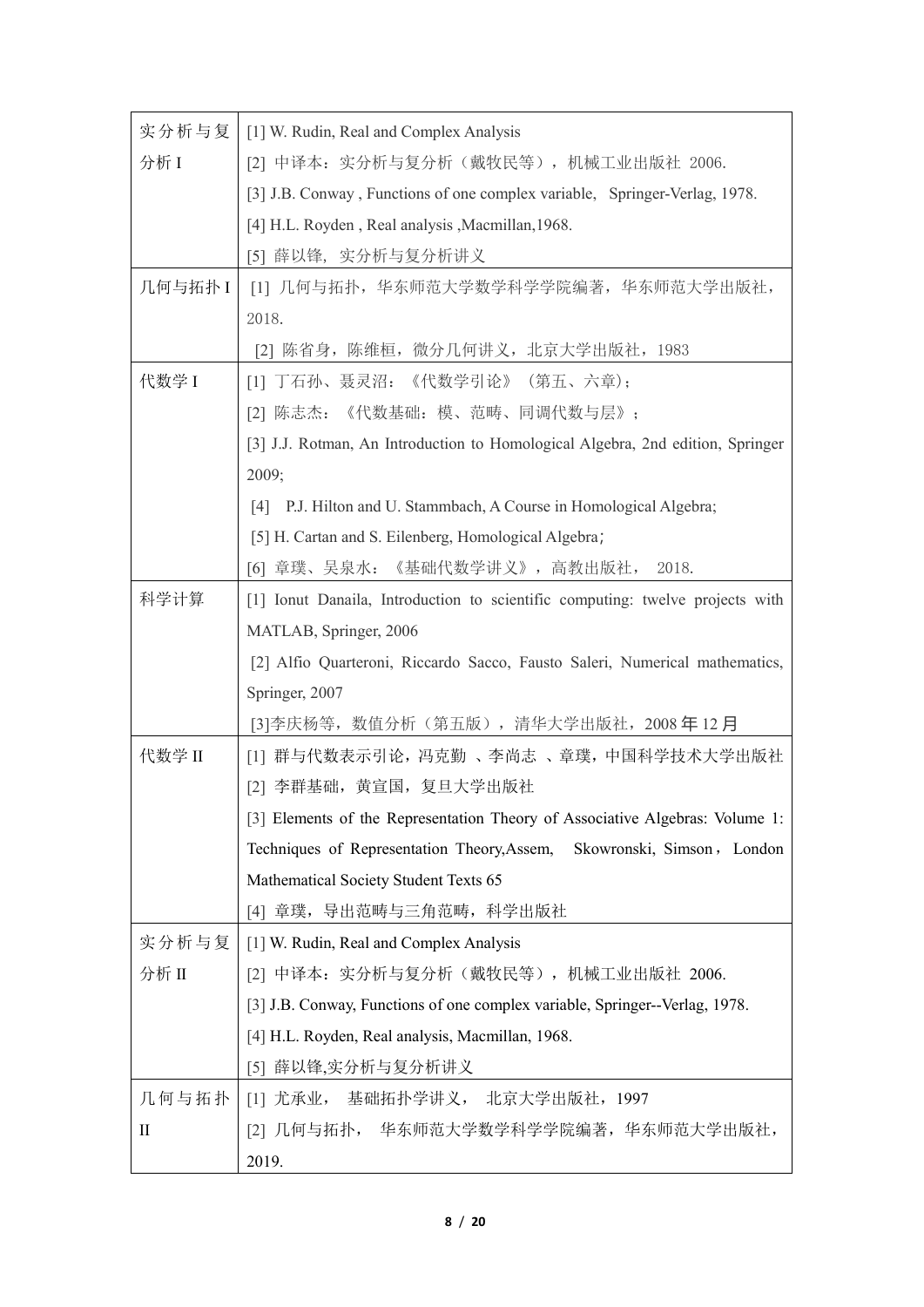|         | [3] Allen Hatcher, Algebraic Topology, Cambridge University Press, 2001          |
|---------|----------------------------------------------------------------------------------|
|         | [4] 姜伯驹,同调论,北京大学出版社,2006.                                                        |
| 代数几何 I  | Atiyah, Macdonald: Introduction to Commutative Algebra. University of Oxford     |
| (硕士)    |                                                                                  |
| 表示论(硕   | A. Mathas, Iwahori-Hecke Algebras and Schur Algebras of the Symmetric Group.     |
| $\pm$ ) |                                                                                  |
| 李代数     | [1] Introduction to Lie algebras and representation theory,<br>J. E. Humphreys 著 |
|         | [2] Lie algebras of finite and affine type, R. Carter $\ddot{\mathbb{F}}$        |
|         | [3] Infinite dimensional Lie algebras, V. Kac 著                                  |
|         | [4] The Theory of Lie Superalgebras: An Introduction. M. Scheunert 著 LNM 716,    |
|         | Springer, 1979.                                                                  |
|         | [5] Representations of semisimple Lie algebras in the BGG category, J. E.        |
|         | Humphreys 著 GSM 94, 2008                                                         |
|         | [6] Modular Lie algebras and their representations, H. Strade & R. Farnsteiner,  |
|         | Monogr. Textbooks Pure Appl. Math. 116, Marcel Dekker, Inc., 1988                |
| 微分拓扑    | 教材                                                                               |
|         | 微分拓扑新讲 张筑生 北京大学出版社                                                               |
|         | 参考文献                                                                             |
|         | [1] 从微分观点看拓扑 Milnor 著 (熊金城译)                                                     |
|         | [2] Differential Topology, Hirsch 著                                              |
|         | [3] Differential Topology, Guillemin, V. and Pollack                             |
| 黎曼几何    | 科学出版社, 2007。<br>[1] Riemannian Geometry, P. Petersen,                            |
|         | [2] Riemannian Geometry, S.Gallot, D.Hulin, J.Lafontaine                         |
|         | [3] Comparison theorems in Riemannian Geometry, J. Cheeger, D. Ebin              |
|         | 伍鸿熙 沈纯理 虞言林 编著, 北京大学出版社。<br>[4] 黎曼几何初步,                                          |
|         | [5] 黎曼几何讲义, 忻元龙著, 复旦大学出版社, 2010年。                                                |
|         | [6] 黎曼几何初步, 白正国、沈一兵等著, 高等教育出版社。                                                  |
|         | 黎曼几何引论, 陈维桓, 李兴校著, 北京大学出版社。<br>$\lceil 7 \rceil$                                 |
|         | [8] 近代微分几何(谱理论与等谱问题、曲率与拓扑不变量), 徐森林 等编                                            |
|         | 著                                                                                |
| 微分方程定   | 教材:马知恩、周义仓,李承治,常微分方定性与稳定性方法(第二版),科学                                              |
| 性理论     | 出版社, 2015;                                                                       |
|         | 参考书目: 张芷芬、丁同仁、黄文灶、董镇喜, 微分方程定性理论, 科学出                                             |
|         | 版社, 2003。                                                                        |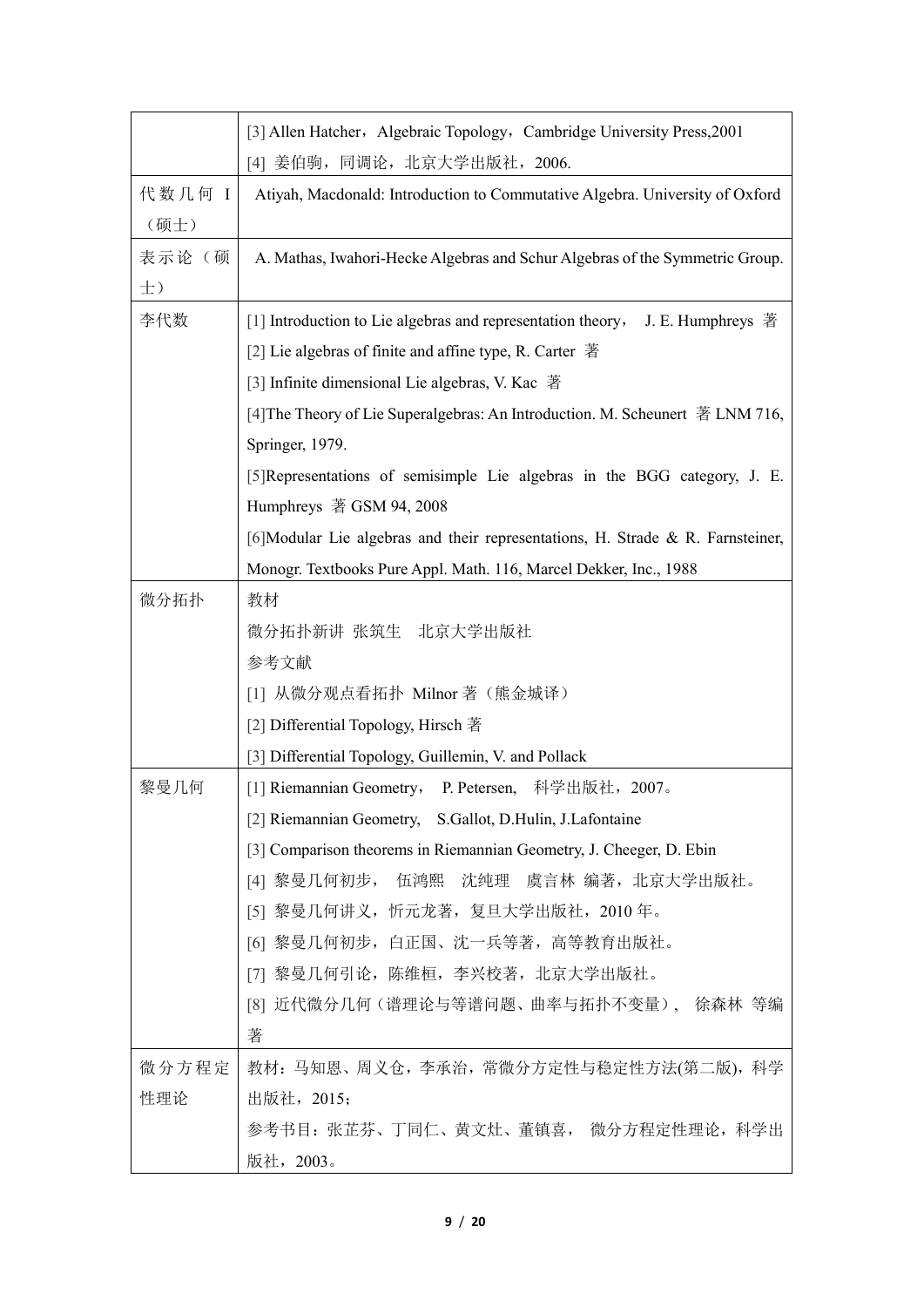| 动力系统  | 参考文献                                                                              |
|-------|-----------------------------------------------------------------------------------|
|       | 微分动力系统, 高等教育出版社 2015.<br>[1] 文兰,                                                  |
|       | [2] 张筑生,微分动力系统原理, 科学出版社 1987。                                                     |
|       | [3]朱德明,韩茂安, 光滑动力系统, 华东师范大学出版社。                                                    |
|       | [4] Hasselbatt, Katok, 动力系统入门教程及最新发展概述, 科学出版社。                                    |
| 偏微分方程 | [1] L. C. Evans, Partial differential equations. Second edition. Graduate Studies |
| 现代理论  | in Mathematics, 19. American Mathematical Society, Providence, RI, 2010.          |
|       | [2] 陈恕行,现代偏微分方程导论,科学出版社,2010年.                                                    |
| 非线性分析 | [1] A. Ambrosetti and G. Prodi, A primer of Nonlinear Analysis, Cambridge Univ.   |
| 及其应用  | Press, 1993.                                                                      |
|       | [2] A. Ambrosetti and A. Malchiodi, Nonlinear Analysis and Semilinear Elliptic    |
|       | Problems, Cambridge studies in advanced mathematics, 104, Cambridge Univ.         |
|       | Press, 2007.                                                                      |
|       | [3] K-C. Chang (张恭庆), Methods in Nonlinear Analysis, Springer, 2005.              |
|       | [4] L. Nirenberg, Topics in Nonlinear Analysis, Courant Institute of Mathematical |
|       | Sciences, 6, AMS. 2001                                                            |
| 非线性数学 | 楼森岳、唐晓艳, 非线性数学物理方法, 2006.                                                         |
| 物理    |                                                                                   |
| 线性与非线 | [1]《线性多变量控制----一种几何方法》, W.M.Wonhanm, 科学出版社;                                       |
| 性控制系统 | [2] 《Nonlinear Control Systems》 Alberto Isidori, Springer;                        |
|       | [3] 《线性系统理论》 段广仁 哈尔滨工业大学出版社;                                                      |
|       | [4]《线性系统理论》(第二版) 郑大钟 清华大学出版社;                                                     |
|       | [5] 《线性系统控制理论》 陈树中, 韩正之, 胡启迪, 华东师范大学出版社;                                          |
|       | 《Nonlinear Systems》, 3rd ed. HASSAN K. KHALIL, PRENTICE HALL<br>161               |
| 组合数学与 | [1] B. Bollobas, Modern graph theory, New York, Springer, New York, 2000.         |
| 图论    | [2] J. Bondy and U. Murty, Graph theory, volume 244 of Graduate Texts in          |
|       | Mathematics, 2008.                                                                |
|       | [3] R. Diestel, Graph theory, volume 173 of Graduate Texts in Mathematics, 2017.  |
|       | [4] R. A. Brualdi, Introductory Combinatorics, 2009.                              |
| 人工智能的 | [1] 李航. 统计学习方法第二版[M]. 清华大学出版社, 2019.                                              |
| 数学方法  | [2] Christopher Bishop. Pattern Recognition and Machine Learning [M]. Springer    |
|       | Press. 2006.                                                                      |
|       | [3] 邱锡鹏.神经网络与深度学习[M]. 机械工业出版社,2020.                                               |
|       | [4] 周志华. 机器学习[M]. 清华大学出版社, 2016.                                                  |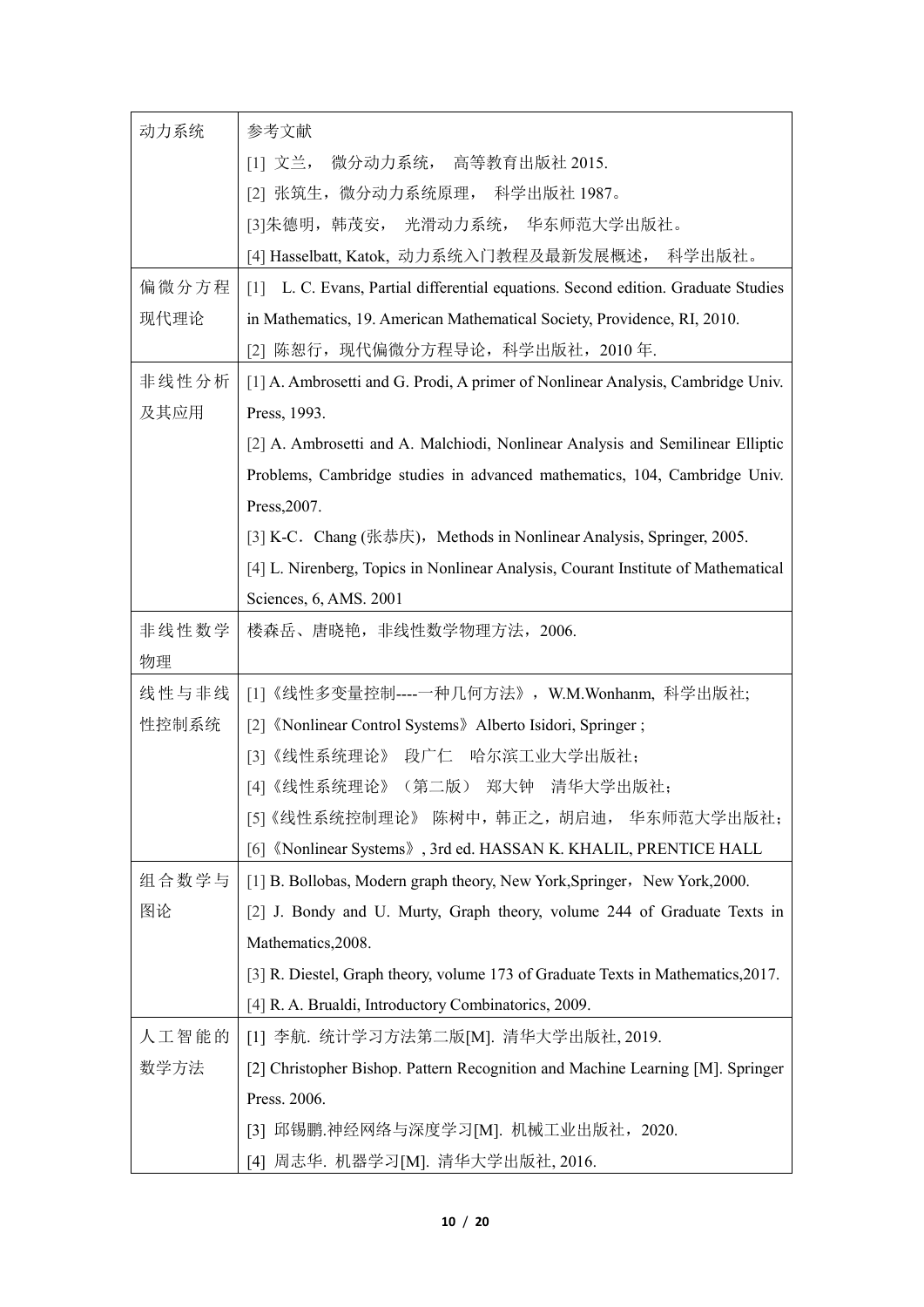|       | [5] Ian Goodfellow and Yoshua Bengio and Aaron Courville. Deep Learning [M].       |
|-------|------------------------------------------------------------------------------------|
|       | MIT Press. 2015.                                                                   |
|       | [6] Phil Kim. MATLAB Deep Learning [M]. Apress. 2017.                              |
| 矩阵计算  | [1] Golub and van Loan, Matrix Computations (4th), Johns Hopkins University        |
|       | Press, 2013.                                                                       |
|       | [2] Demmel, Applied Numerical Linear Algebra, SIAM, 1997.                          |
|       | [3] R.A. Horn and C.R. Johnson, Matrix Analysis (2nd), Cambridge University        |
|       | Press, 2013                                                                        |
| 微分方程数 | 教材: 李荣华、刘播编, 《微分方程数值解法》, 高等教育出版社, 第4版,                                             |
| 值解    | 2009年.                                                                             |
|       | 参考书目:                                                                              |
|       | [1] 汤怀民、胡健伟编: 《微分方程数值方法》, 科学出版社, 1995年版。                                           |
|       | 《偏微分方程数值解法》,高等教育出版社,2005 年。<br>[2] 李荣华编:                                           |
|       | [3] Thomas J.W., 《Numerical Partial Differential Equations》, Springer, New York,   |
|       | Inc., 1995.                                                                        |
| 最优化理论 | J. Nocedal and S.J. Wright, Numerical Optimization, 国外数学名著系列,<br>$\lceil 1 \rceil$ |
|       | 科学出版社, 2006                                                                        |
|       | [2] E.K.P. Chong 和 S.H. Zak 著, An Introduction to Optimization [M]. 最优化导           |
|       | 论(第四版)孙志强等译. 电子工业出版社, 2015                                                         |
|       | [3] 高立, 数值最优化方法, 北京大学出版社, 2014.                                                    |
|       | 袁亚湘和孙文瑜著,最优化理论与方法,科学出版社,2001<br>[4]                                                |
| 现代数学教 | [1] 鲍建生, 徐斌艳主编. 数学教育研究导引 (二) [M]. 南京:江苏教育出版                                        |
| 育研究导论 | 社, 2013.                                                                           |
|       | [2] 范良火, 黄毅英, 蔡金法, 李士锜主编. 华人如何学数学(第二版) [M].                                        |
|       | 南京: 江苏教育出版社, 2017.                                                                 |
|       | [3] 范良火, 黄毅英, 蔡金法, 李士锜主编. 华人如何教数学[M]. 南京: 江苏                                       |
|       | 教育出版社, 2017.                                                                       |
|       | [4] 范良火. 教师教学知识发展研究(第二版) [M]. 上海: 华东师范大学出版                                         |
|       | 社, 2013.                                                                           |
|       | [5] 张奠宙, 宋乃庆. 数学教育概论(第三版) [M].北京: 高等教育出版社,                                         |
|       | 2016.                                                                              |
|       | [6] 王光明. 数学教育研究方法与论文写作[M]. 北京: 北京师范大学出版社,                                          |
|       | 2010.                                                                              |
|       | [7] 张奠宙等编著. 数学教育研究导引[M]. 南京:江苏教育出版社, 1998.                                         |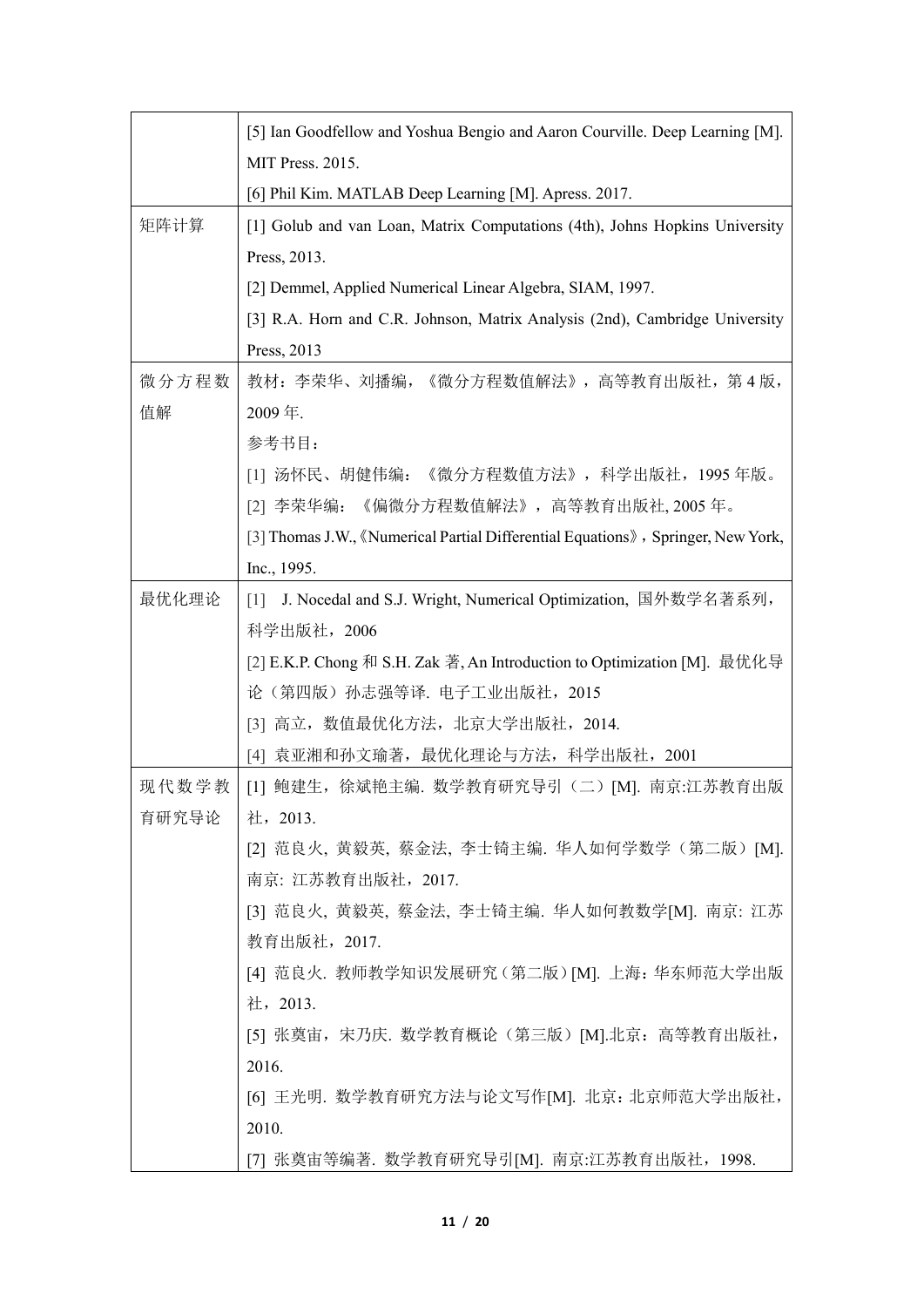|       | [8] 张奠宙等编著. 数学教育学导论[M]. 北京: 高等教育出版社,2003.                                          |
|-------|------------------------------------------------------------------------------------|
|       | [9] Cai, J. (Ed.) (2017). Compendium for Research in Mathematics Education [M].    |
|       | Reston, VA: The National Council of Teachers of Mathematics.                       |
|       | [10] Kaiser, G, Luna, E, & Huntley, L (Eds.) (1999). International comparison in   |
|       | mathematics education [M]. Philadelphia, PA: Falmer Press.                         |
|       | [11] Kilpatrick, J. (1992). A history of research in mathematics education. In     |
|       | Grouws, D. A. (Ed.): Handbook of research on mathematics teaching and learning     |
|       | (pp. 3-38). New York: Macmillan. (中文版 - 格劳斯主编. 数学教与学研究手                            |
|       | 册[M]. 上海: 上海教育出版社, 1999.)                                                          |
|       | [12] Wood. T. (Ed.) (2008). International handbook of mathematics teacher          |
|       | education [M]. Rotterdam, The Netherlands: Sense Publishers.                       |
|       | [13] 有关数学教育学术网和杂志上发表的国内外最新研究文献。                                                    |
| 现代数学教 | [1] Cai, J. (Ed.) (2017). Compendium for Research in Mathematics Education         |
| 育研究方法 | [M]. Reston, VA: The National Council of Teachers of Mathematics.                  |
|       | [2] Creswell, J.W. (2002). 研究设计与写作指导: 定性、定量与混合研究的路                                 |
|       | 径 (Research design: qualitative, quantitative, and mixed methods approaches).      |
|       | 重庆: 重庆大学出版社. C3 K282 2007                                                          |
|       | [3] Gall, J.P., Gall, M.D., & Borg, W.R. (2007). 教育研究方法: 实用指南. 北京:                 |
|       | 北京大学出版社. G40-034 G236 2007                                                         |
|       | [4] Kelly, A. E., & Lesh, R. A. (2000). Handbook of research design in mathematics |
|       | and science education. New Jersey: Lawrence erlbaum associates publishers.         |
|       | N4H236                                                                             |
|       | [5] Schoenfeld, A. (2000). Purpose and methods of research in mathematics          |
|       | education. Notices of the AMS, 6-7, 641-649.                                       |
|       | [6] Wiersma, W., & Jurs, S. G. (2009). Research methods in education: An           |
|       | introduction (9th ed.). Boston: Pearson. G420 W648 2009                            |
|       | [7] 范良火,黄毅英,蔡金法,&李士锜.(2017).华人如何学数学. 南京: 江苏凤凰                                      |
|       | 教育出版社.                                                                             |
|       | [8] 范良火,黄毅英,蔡金法,&李士锜.(2017).华人如何教数学. 南京: 江苏凤凰                                      |
|       | 教育出版社.                                                                             |
|       | [9] 王建磐. (2017). 中国数学教育: 传统与现实. 南京: 江苏凤凰教育出版社.                                     |
|       | [10] 王孝玲. (2005). 教育测量.上海: 华东师范大学出版社. G449 W233                                    |
|       | 2005                                                                               |
|       | [11] 袁振国. (2000). 教育研究方法. 北京: 高等教育出版社. G40-034 Y794                                |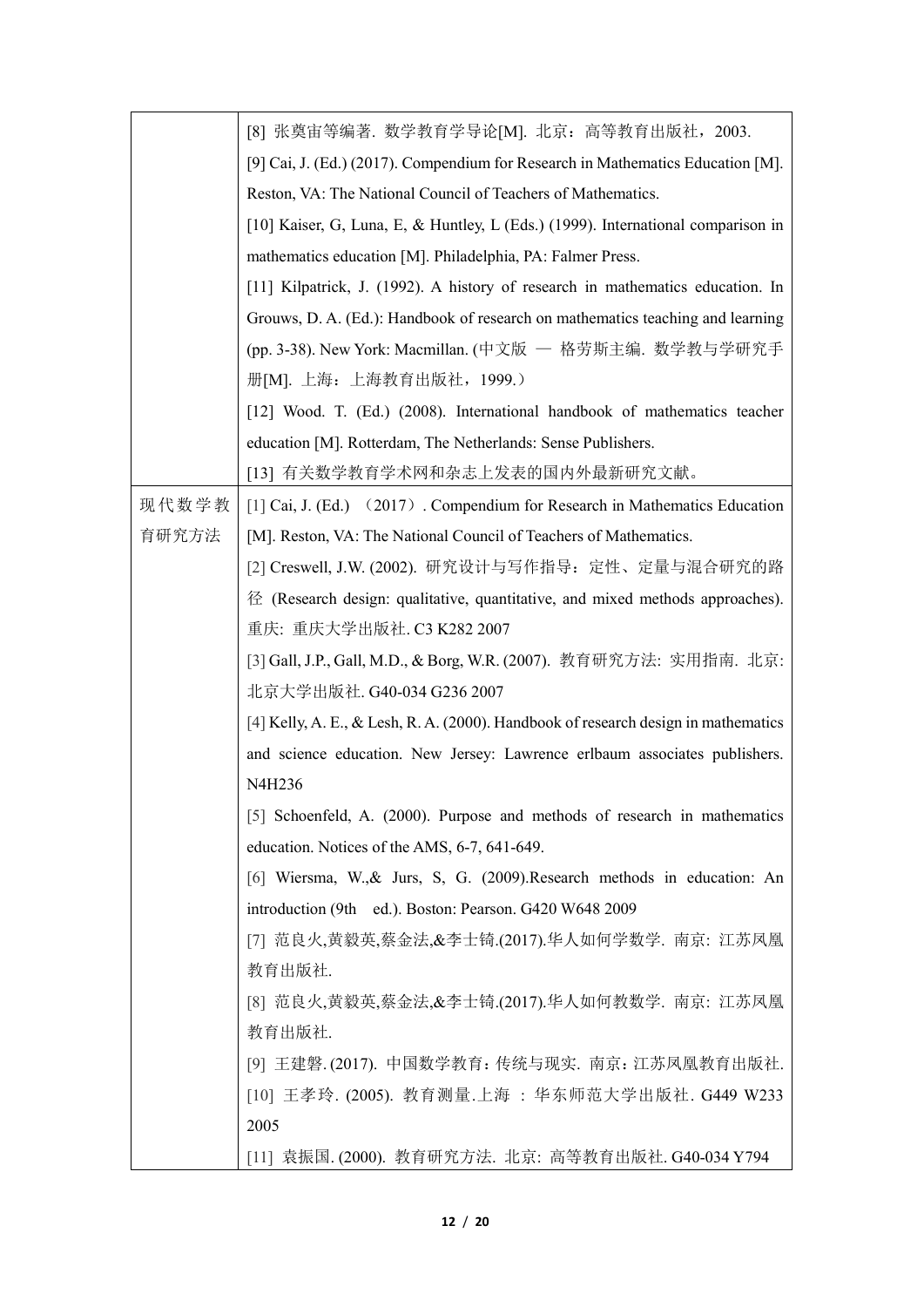| 数学教育心 | 《数学学习的心理基础与过程》 鲍建生、周超, 上海教育出版社<br>$\lceil 1 \rceil$                                     |
|-------|-----------------------------------------------------------------------------------------|
| 理研究基础 | $\lceil 2 \rceil$<br>«Handbook of Research on the Psychology of Mathematics Education», |
|       | Angel Gutiérrez, SENSE PUBLISHERS                                                       |
|       | 《PME: 数学教育心理》: 李士锜, 华东师大出版社, 2001<br>$\lceil 3 \rceil$                                  |
| 数学解题原 | 教材: 熊斌 何忆捷 编著 高中数学竞赛中的解题方法与策略[M].上海: 华东                                                 |
| 理和方法  | 师范大学出版社.2012年。                                                                          |
|       | 主要参考书: [美] L.C 拉森著, 陶懋颀、单 壿 译: 通过问题学解题[M].                                              |
|       | 合肥: 安徽教育出版社.1986年                                                                       |
| 泛函分析  | 教材:                                                                                     |
|       | [1] Functional analysis by W. Rudin Chapter 1-3 and 6-8.                                |
|       | [2] J.迪斯米埃, 谱理论讲义, 高等教育出版社                                                              |
|       | 代表性教学参考书以及补充内容:                                                                         |
|       | [1] J. Conway: A course in functional analysis                                          |
|       | [2] G. Folland: Real analysis: Modern techniques and their applications.                |
|       | [3]M. Reed and B. Simon: Methods of modern mathematical physics. I, Functional          |
|       | analysis; II, Fourier analysis, self-adjointness.                                       |
|       | [4]童裕孙, 泛函分析教程, 复旦大学出版社                                                                 |
|       | [5] 郭坤宇,算子理论基础,复旦大学出版社                                                                  |

## 十一、基本文献阅读书目

- 1. Ahlfor L.V., Lectures on quasiconformal mappings, Van Nostrand Co. Inc., Toronto, 1966.
- 2. Aigner, M., A Course in Enumeration, Graduate Texts in Mathematics, Vol. 238, Springer, 2007.
- 3. E. S. Allman, J. A. Rhodes, Mathematical Models in Biology, An Introduction, Cambridge University Press, 2004.
- 4. A. Ambrosetti, G. Prodi, A Primer of nonlinear analysis, Cambridge University Press, 1993.
- 5. G.E. Andrews, R. Askey, R. Roy, Special Functions, Cambridge University Press, Cambridge, 1999.
- 6. Assem, Simson and Skowronski: Elements of the Representation Theory of Associative Algebras: Volume 1: Techniques of Representation Theory, London Mathematical Society Student Texts 65. Cambridge Univ Press, 2006.
- 7. Atiyah, Macdonald: Introduction to Commutative Algebra. University of Oxford.
- 8. Atiyah, Singer: Index theorem of elliptic operators, I, III Annals of Mathematics 1968.
- 9. M. Badiale, E. Serra, Semilinear elliptic equations for beginners, Springer, 2011.
- 10. Barth, Wolf P.; Hulek, Klaus; Peters, Chris A. M.; Van de Ven, Antonius Compact complex surfaces. Springer-Verlag, Berlin.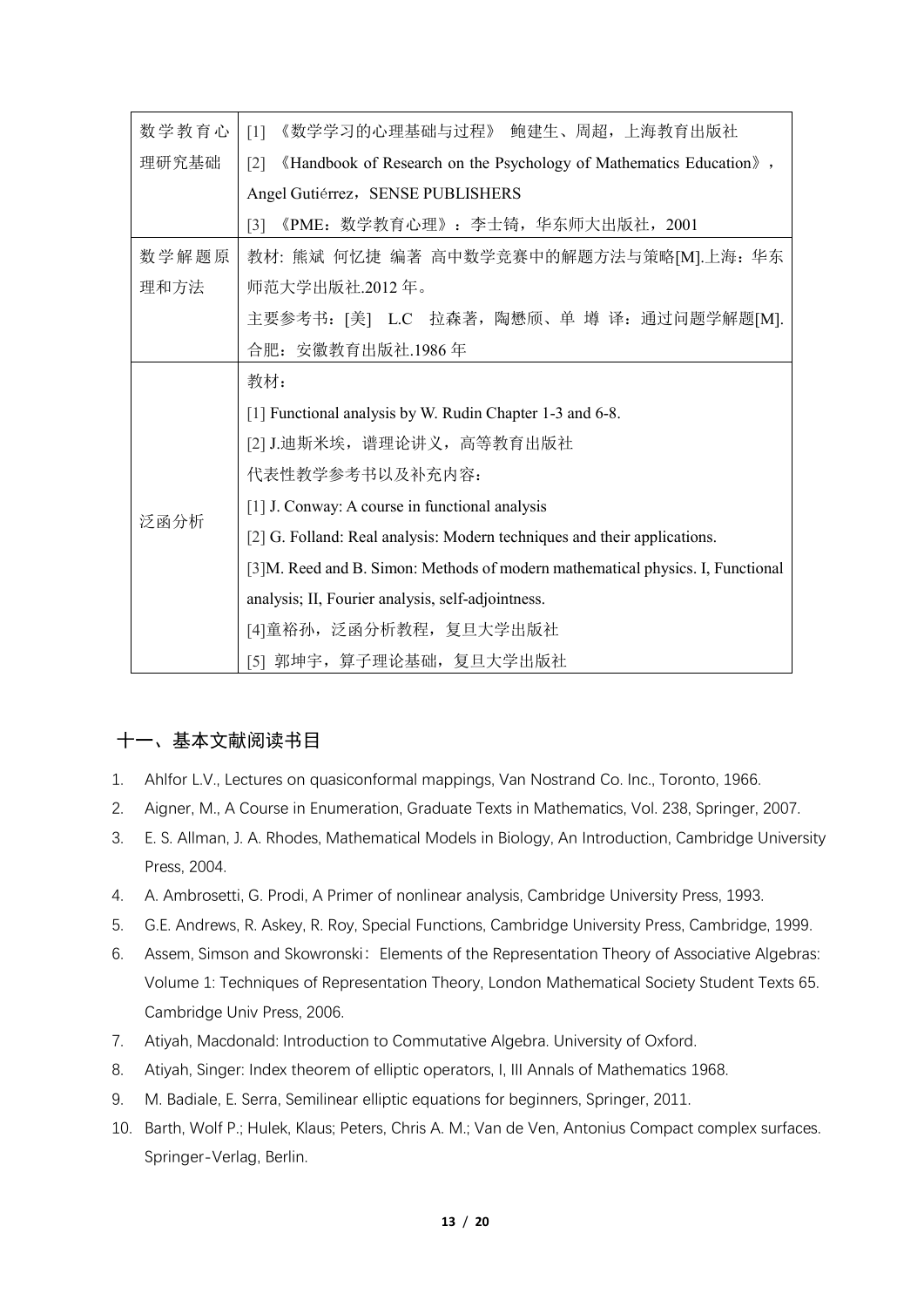- 11. Beauville, Arnaud Complex algebraic surfaces. Cambridge University Press.
- 12. Berline, Nicole; Getzler, Ezra; Vergne, Michèle Heat kernels and Dirac operators. Corrected reprint of the 1992 original. Grundlehren Text Editions. Springer-Verlag, Berlin, 2004. x+363 pp.
- 13. Christopher M. Bishop, Pattern Recognition and Machine Learning, Springer, 2006.
- 14. Bollob'as B., Modern Graph Theory, Monographs,Academic Press,London.
- 15. Bondy, J.A. & U.S.R.Murty. Graph Theory[M], GTM244, Springer, 2007.
- 16. Susanne C. Brenner, L.Ridgeway Scott. The Mathematical Theory of Finite Element Methods, Springer, 2007.
- 17. A. Bressan, Hyperbolic systems of conservation laws, the one-dimensional Cauchy problem, Oxford University Press, 2000.
- 18. H. Brezis, Functional analysis, Sobolev paces and partial differential equations, Springer, 2011 (中文 版:泛函分析-理论与应用 Haim Brezis 著, 叶东, 周风译, 高等教育出版社,2009)
- 19. Brezzi, Franco; Fortin, Michel. Mixed and Hybrid Finite Element Methods, Springer, 2011.
- 20. R.A. Brualdi and H.J. Ryser, Combinatorial Matrix Theory, Cambridge University Press, 1991.
- 21. Cai, J. (Ed.) Compendium for Research in Mathematics Education [M]. Reston, VA: The National Council of Teachers of Mathematics.2017.
- 22. R. Carter, Lie algebras of finite and affine type. Cambridge studies in advanced mathematics 96, Cambridge Univ Press, 2005.
- 23. H.F.Chen and L. Guo, Identification and Stochastic Adaptive Control, Birkhäuser, Boston, 1991.
- 24. E.K.P. Chong 和 S.H. Zak 著, An Introduction to Optimization [M]. 最优化导论(第四版)孙志强等 译. 电子工业出版社,2015+.
- 25. Clements, M. A. K., Bishop, A., Keitel-Kreidt, C., Kilpatrick, J., Leung, F. K. S. (Eds.). Third International Handbook of Mathematics Education. New York: Springer.2013.
- 26. J. B. Conway, Functions of one complex variable, Springer-Verlag, 1978.
- 27. Creswell, J.W. 研究设计与写作指导: 定性、定量与混合研究的路径 (Research design: qualitative, quantitative, and mixed methods approaches). 重庆: 重庆大学出版社. 2002.
- 28. A.W. Date, Introduction to computational fluid dynamics, Cambridge University Press, 2005.
- 29. K. R. Davidson,  $C^{\wedge}$  \*-algebra by examples, Fields Institute Monographs.
- 30. J. Demmel, Applied Numerical Linear Algebra, SIAM, 1997.
- 31. Diestel, R.,Graph Theory[M], GTM173,Springer,2005.
- 32. R.G.Douglas, Banach Algebra Techniques in Operator Theory,2nd Edition, GTM 179, Springer-Verlag, Now Nork and London, 1998.
- 33. D. Eisenbud, Commutative Algebra, With a view toward algebraic geometry. Graduate Texts in Mathematics, 150. Springer-Verlag, New York, 1995. xvi+785 pp.
- 34. H. C. Elman, D. J. Silvester and A. J. Wathen, Finite Elements and Fast Iterative Solvers (2nd), Oxford, 2014.
- 35. Engel, K. J. & R. Nagel, One-parameter semigroups for linear evolution equations, Springer-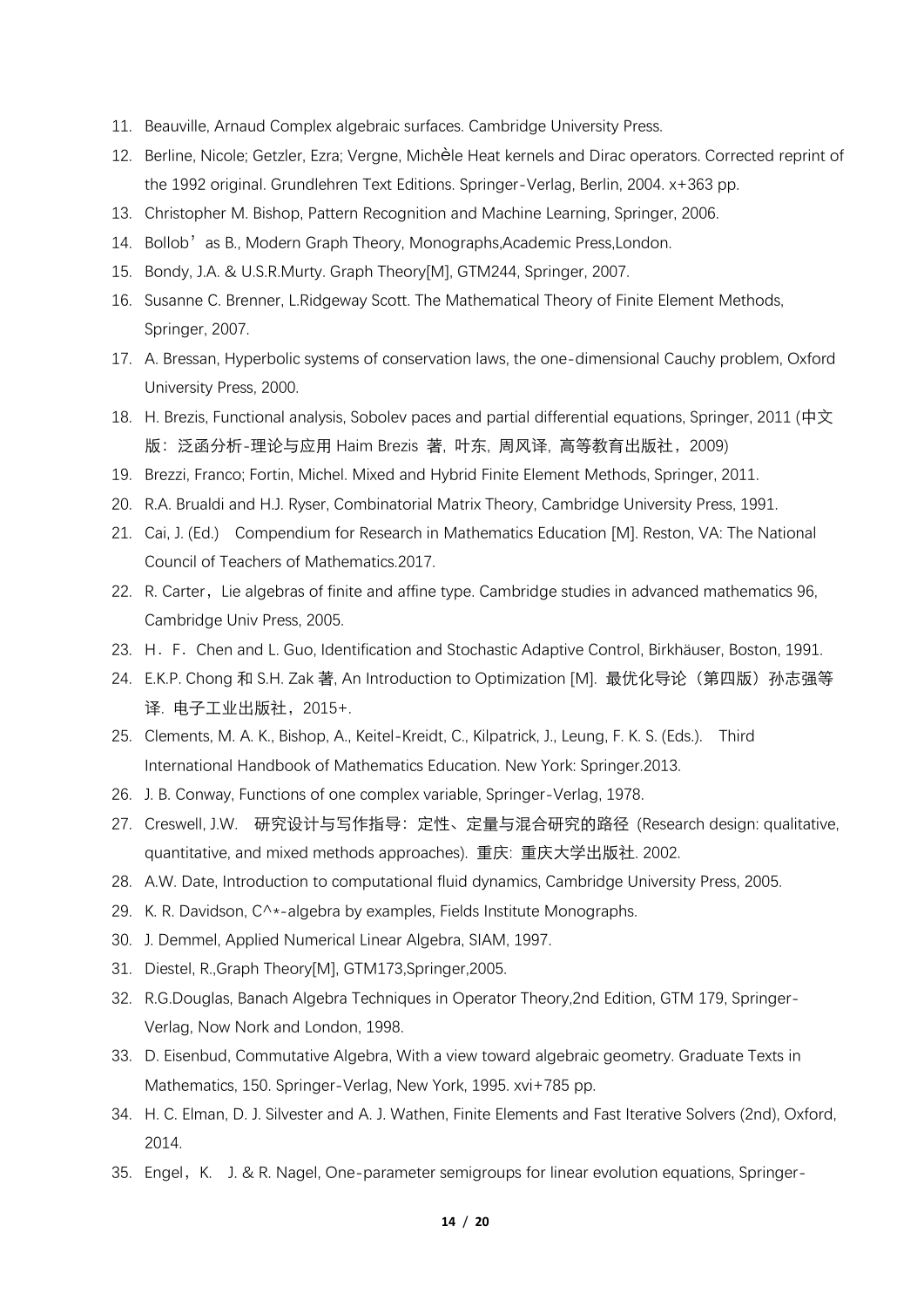Verlag, 2001.

- 36. Enns R.H., McGuire G.C. Nonlinear Physics with Maple for Scientists and Engineers, Birkhäuser, Boston, MA 2000.
- 37. L. C. Evans, Partial Differential Equations, Graduate Studies in Mathematics, 2nd edition, GSM 19, American Mathematical Society, 2010.
- 38. Evens, The cohomology of groups,Oxford University Press, 1991.
- 39. Fan, L. Investigating the Pedagogy of Mathematics: How Do Teachers Develop Their Knowledge? London: Imperial College Press 2014.
- 40. Fan, L., Trouche, L., Qi, C., Rezat, S., & Visnovska, J. (Eds.) . Research on Mathematics Textbooks and Teachers' Resources: Advances and Issues. New York: Springer.2018.
- 41. Farkas, H. M.; Kra, I. Riemann surfaces. Second edition. Graduate Texts in Mathematics, 71. Springer-Verlag, New York, 1992.
- 42. Fauvel, J. & van Maanen, J. (eds.), History in mathematics education. Dordrecht: Kluwer Academic Publishers, 2000.
- 43. David A. Freedman, Statistical Models. Theory and Practice, 2ed, Cambridge University Press, 2009.
- 44. Gall, J.P., Gall, M.D., & Borg, W.R. 教育研究方法: 实用指南. 北京: 北京大学出版社,2007.
- 45. G. Gasper, M. Rahman, Basic Hypergeometric Series, 2nd ed., Cambridge Univ. Press, Cambridge, 2004.
- 46. Gehring, F.W.; Martin, G. J.; Palka, B. P. An introduction to the theory of higher-dimensional quasiconformal mappings. Mathematical Surveys and Monographs, 216. American Mathematical Society, Providence, RI, 2017.
- 47. G. H. Golub and C. F. van Loan, Matrix Computations (4th), Johns Hopkins University Press, 2013.
- 48. Ian Goodfellow, Yoshua Bengio, Aaron Courville 著, 赵申剑等译,深度学习,人民邮电出版社, 2017.
- 49. L. Grafakos, Classical Fourier Analysis, 2nd edition, GTM 249, Springer, 2008.
- 50. Griffiths, Phillip; Harris, Joseph Principles of algebraic geometry. Wiley Classics Library. John Wiley & Sons, Inc., New York.
- 51. Allan Gut, Probability: A Graduate Course, 2nd edition, Springer, 2013.
- 52. Gutiérrez, ángel, Leder, Gilah C., Boero, Paolo, The Second Handbook of Research on the Psychology of Mathematics Education, springer, 2016.
- 53. W. Hackbusch, Iterative Solution of Large Sparse Systems of Equations (2nd), Springer, 2016.
- 54. Hale, J. & S. H. V. Lweel, Introduction to Functional Differential Equations, Springer-Verlag ,1993.
- 55. Q. Han, F. H. Lin, Elliptic partial differential equations, 2nd edition. American Mathematical Society, 2011.
- 56. de la Harpe P., Jones V. An introduction to C^\* algebras (1995).
- 57. Hartshorne, Robin Algebraic geometry. Graduate Texts in Mathematics, No. 52.
- 58. Hasselblatt, Katok: 动力系统入门教程及最新发展概述, 科学出版社,2009.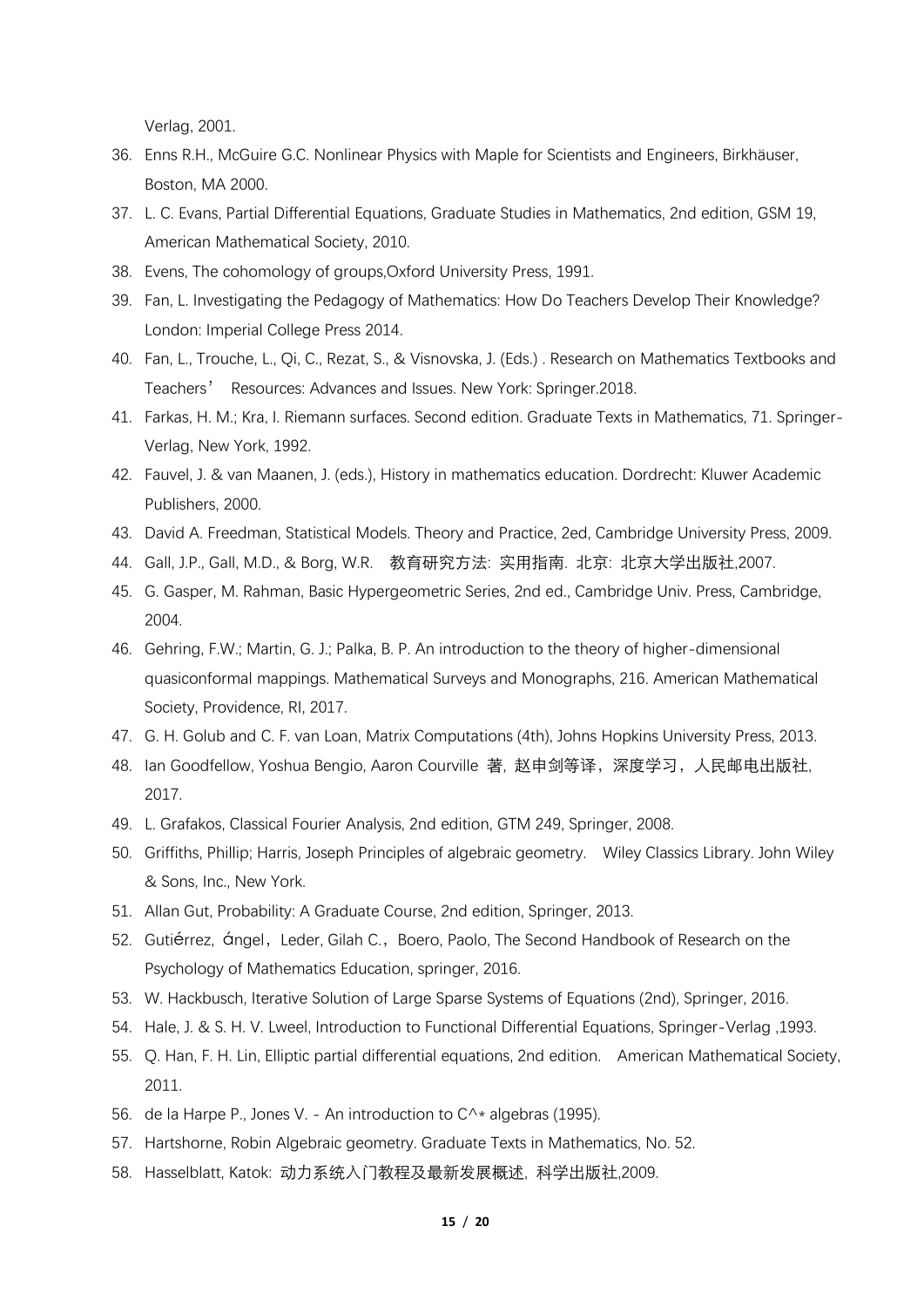- 59. A. Hatcher, Algebraic topology. Cambridge University Press, Cambridge, 2002. xii+544 pp.
- 60. Michael T. Heath, Scientific Computing, An Introductory Survey, 2nd edition, McGraw-Hill, New York, 2002.
- 61. Heinonen J., Lectures on analysis on metric spaces, Springer-Verlag, New York, 2001.
- 62. J. Hietarinta, N. Joshi, and F.W. Nijhoff, Discrete Systems and Integrability, Cambridge University Press, Cambridge, 2016.
- 63. Higson, Roe: An introduction to the Atiyah-Singer index theorem.
- 64. M. Hirsch, Differential topology. Corrected reprint of the 1976 original. Graduate Texts in Mathematics, 33. Springer-Verlag, New York, 1994.
- 65. J. E. Humphreys, Representations of Semisimple Lie Algebras in the BGG Category, Graduate Studies in Mathematics 94, Amer. Math. Soc., 2008.
- 66. Ireland, A classical introduction to modern number theory, GTM 84, 世界图书出版公司, 2003.
- 67. M.E.H. Ismail, Classical and Quantum Orthogonal Polynomials in One Variable, Encyclopedia of Mathematics and its Applications, vol. 98, Cambridge University Press, Cambridge, 2009.
- 68. Kadison, Richard V.; Ringrose, John R. Fundamentals of the theory of operator algebras. Vol. I. Elementary theory. Reprint of the 1983 original. Graduate Studies in Mathematics, 15. American Mathematical Society, Providence, RI, 1997. xvi+398 pp.
- 69. Kadison, Richard V.; Ringrose, John R. Fundamentals of the theory of operator algebras. Vol. II. Advanced theory. Corrected reprint of the 1986 original. Graduate Studies in Mathematics, 16. American Mathematical Society, Providence, RI, 1997. pp. i–xxii and 399–1074.
- 70. Kaiser, Gabriele. Proceedings of the 13th International Congress on Mathematical Education. Springer. 2017.
- 71. Kaiser, G, Luna, E, & Huntley, L (eds.), International comparison in mathematics education. Philadelphia, PA: Falmer Press, 1999.
- 72. C. Kassel, Quantum Groups, GTM 155, 1995.
- 73. Kenneth R. Meyer Glen R. Hall Dan Offin Introduction to Hamiltonian Dynamical Systems and the N-Body Problem (Applied Mathematical Sciences) 2nd ed., Springer, New York, 2009.
- 74. H.K. Khalil, Nonlinear Systems, 3rd edition, Prentice-Hall, 2002.
- 75. Kilpatrick, J. A history of research in mathematics education. In Grouws, D. A. (Ed.): Handbook of research on mathematics teaching and learning (pp. 3-38). New York: Macmillan. 1996(中文版 — 格劳斯主编. 数学教与学研究手册[M]. 上海:上海教育出版社,1999.)
- 76. Achim Klenke, Probability Theory: A Comprehensive Course, 2nd edition, Springer, 2013.
- 77. Sergej B. Kuksin, Nearly Integrable Infinite Dimensional Hamiltonian systems, Lecture notes in mathematics, 1556, Springer, 1991.
- 78. Mats G. Larson, Fredrik Bengzon, The Finite Element Method: Theory, Implementation, and Applications, Springer.
- 79. Lawson, H. Blaine, Jr.; Michelsohn, Marie-Louise Spin geometry. Princeton Mathematical Series, 38.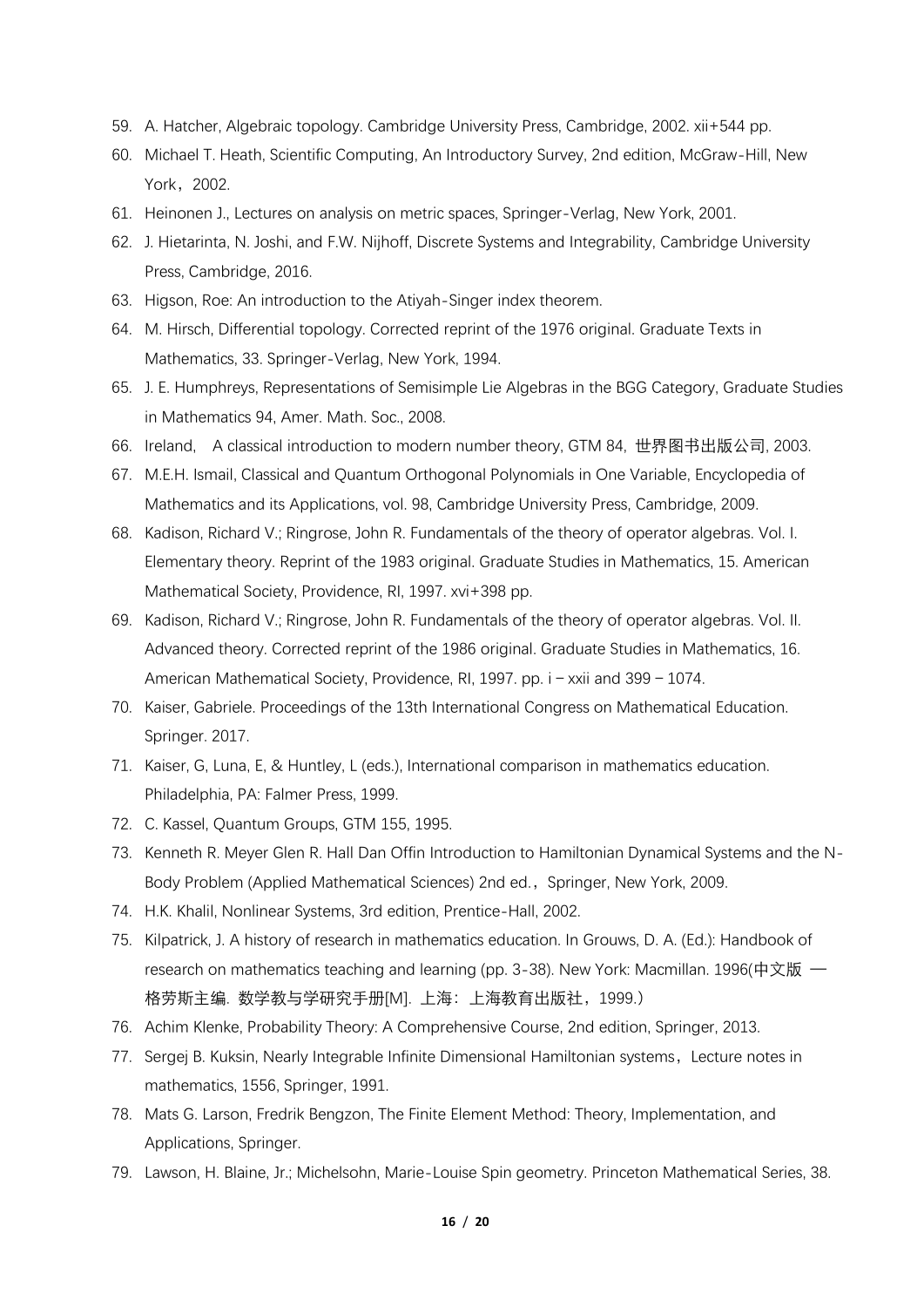Princeton University Press, Princeton, NJ, 1989. xii+427 pp.

- 80. Lester, F., Second handbook of research on mathematics teaching and learning: a project of the National Council of Teachers of Mathematics, USA: Information Age Publishers, 2007.
- 81. Changpin Li, Zeng, Fahai Zeng, Numerical Methods for Fractional Calculus, CRC Press, Boca Raton, 2015.
- 82. San Ling, Chaoping Xing, Coding Theory: A First Course, Cambridge University Press, 2004.
- 83. W. Liu, N. Yan, Adaptive Finite Element Methods: Optimal Control Governed by PDEs, 科学出版社, 2012
- 84. F. J. MacWilliams and N. J. A. Sloane, The Theory of Error-Correcting Codes, North-Holland, Amsterdam, 1998.
- 85. P. Magal and S. Ruan, Theory and applications of abstract semilinear cauchy problems, Springer, 2018.
- 86. A. Mathas, Iwahori-Hecke algebras and Schur algebras of the symmetric group, Uni. Lect. Series 15, AMS, 1999.
- 87. A. Moroianu, Lectures on Kähler geometry. London Mathematical Society Student Texts, 69. Cambridge University Press, Cambridge, 2007.
- 88. J. Munkres, Topology.Prentice Hall, Inc., Upper Saddle River, NJ, 2000. xvi+537 pp.
- 89. J. Munkres, Elements of algebraic topology. Addison-Wesley Publishing Company, Menlo Park, CA, 1984. ix+454 pp.
- 90. G.J.Murphy, C\*-algebras and operator theory. Academic Press, London, 1990.
- 91. Kevin P. Murphy, Machine Learning: A Probabilistic Perspective, MIT Press, 2012.
- 92. National Research Council et al. How People Learn: Brain, Mind, Experience, and School: Expanded Edition (Informal Learning), The National Academies Press, 2000.
- 93. Neukirch, Algebraic Number Theory, Springer 2010.
- 94. J. Nocedal and S.J. Wright, Numerical Optimization, 科学出版社,2006.
- 95. Deborah Nolan, Stat Labs: Mathematical Statistics Through Applications, Springer, 2001.
- 96. J.M. Ortega and W.C. Rheinboldt, Iterative Solution of Nonlinear Equations in Several Variables, SIAM, 2Ed, 2000.
- 97. A. Pazy, Semigroups of linear operators and applications to partial differential equations, Springer-Verlag, 1983.
- 98. Alfio Quarteroni and Fausto Saleri, Scientific Computing with MATLAB, Springer, 2003.
- 99. Roe, John, Elliptic operators, topology and asymptotic methods. Second edition.Pitman Research Notes in Mathematics Series, 395. Longman, Harlow, 1998. ii+209 pp.
- 100. Steven Roman, Coding and Information Theory, Springer-Verlag, 1992. Graduate Texts in Mathematics 134.
- 101. Sheldon M. Ross, An Elementary Introduction to Mathematical Finance (Third Edition), Cambridge University Press, 2011.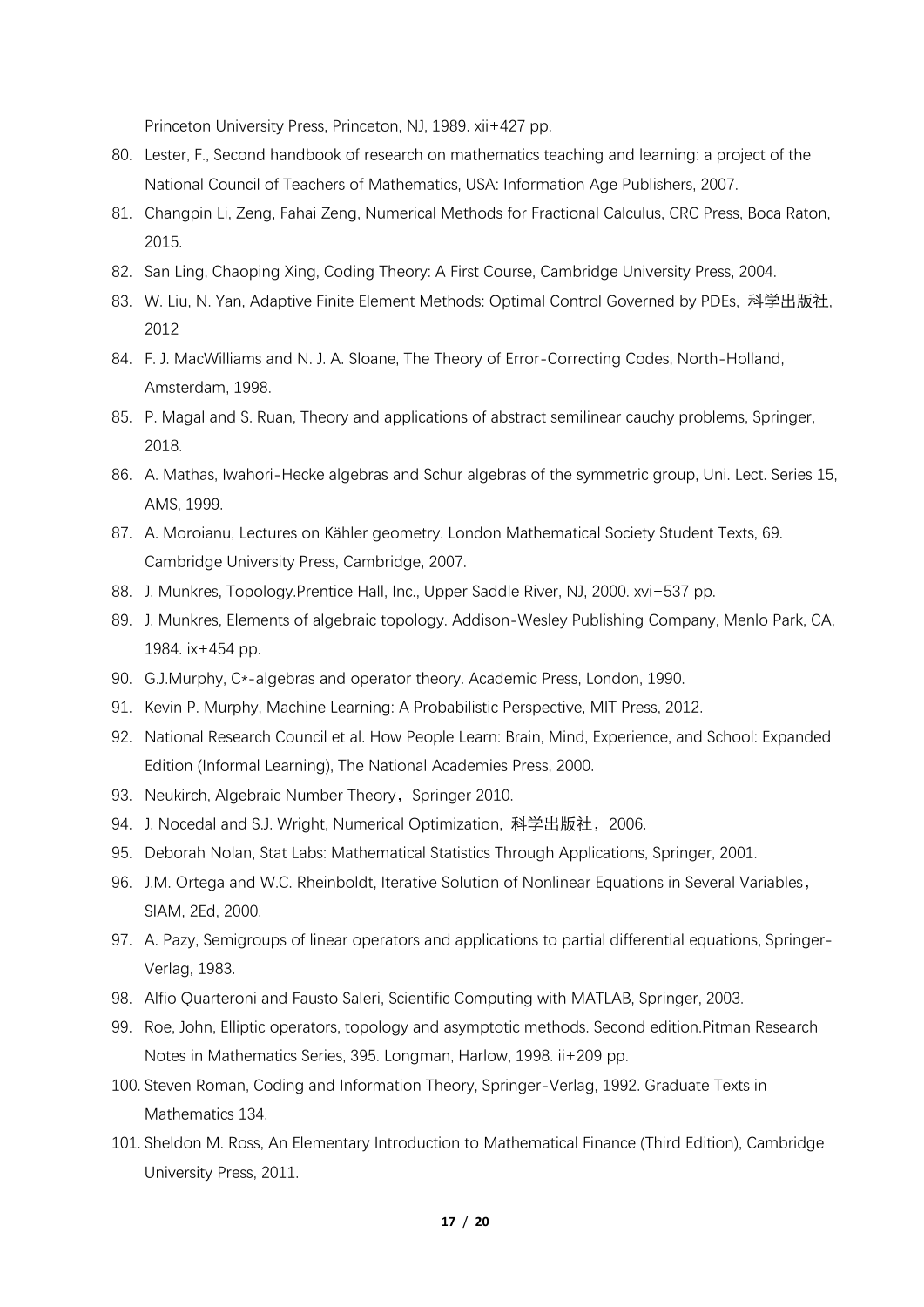- 102. J. J. Rotman, An Introduction to Homological Algebra, 2nd edition, Springer 2009.
- 103. H.L. Royden , Real analysis ,Macmillan,1968.
- 104. W. Rudin, Real and Complex Analysis 中译本:实分析与复分析(戴牧民等), 机械工业出版社 2006.
- 105. Y. Saad, Iterative Methods for Sparse Linear Systems (2nd), SIAM, 2003.
- 106. M. Scheunert, The Theory of Lie Superalgebras: An Introduction. LNM 716, Springer, 1979.
- 107. Shafarevich, Igor R. Basic algebraic geometry. 1. Varieties in projective space. Third edition. Translated from the 2007 third Russian edition. Springer, Heidelberg, 2013.
- 108. Shafarevich, Igor R. Basic algebraic geometry. 2. Schemes and complex manifolds. Second edition. Translated from the 1988 Russian edition by Miles Reid. Springer-Verlag, Berlin, 1994.
- 109. J. Smoller, Shock waves and reaction-diffusion equations, 2nd edition, Springer-Verlag, 1994.
- 110. J. Sokołowski, J.-P. Zolésio, Introduction to Shape Ooptimization. Shape Sensitivity Analysis. Springer-Verlag, Berlin, 1992.
- 111. T. A. Springer, Linear Algebraic Groups, Modern Birkhäuser Classics, 2008.
- 112. Stein, Elias M.; Shakarchi, Rami Real analysis. Measure theory, integration, and Hilbert spaces. Princeton Lectures in Analysis, 3. Princeton University Press, Princeton, NJ, 2005. xx+402 pp.
- 113. Stein, Elias M.; Shakarchi, Rami Complex analysis. Princeton Lectures in Analysis, 2. Princeton University Press, Princeton, NJ, 2003. xviii+379 pp.
- 114. Sweedler, M., Hopf Algebras. W.A. Benjamin, Inc. New York, 1969.
- 115. T. Tao and V.H. Vu, Additive Combinatorics, Cambridge University Press, 2006.
- 116. J.W. Thomas, Numerical Partial Differential Equations, Springer, New York, Inc., 1995.
- 117. T. Trogdon and S. Olver, Riemann-Hilbert Problems, Their Numerical Solution, and the Computation of Nonlinear Special Functions, SIAM, 2016.
- 118. Vaisala J., Lectures on n-dimensional quasiconformal mappings, Springer-Verlag, 1971.
- 119. Vaisala J., Lectures on n-dimensional quasiconformal mappings, Springer-Verlag, 1971.
- 120. Larry Wasserman, All of Statistics: A Concise Course in Statistical Inference, Springer, 2003.
- 121. Wiersma, W.,& Jurs, S, G. .Research methods in education: An introduction (9th ed.). Boston: Pearson,2009.
- 122. S. Wiggins, Introduction to Applied Nonlinear Dynamical Systems and Chaos, (Second Edition), Spinger-Verlag, 2003.
- 123. Wood. T. International Handbook of Mathematics Teacher Education. Rotterdam. The Netherlands: Sense Publishers, 2008.
- 124. Kehe Zhu, An introduction to operator algebras. Studies in Advanced Mathematics. CRC Press, Boca Raton, FL, 1993. x+157 pp.
- 125. 鲍建生,周超著. 数学学习的心理基础与过程[M]. 上海: 上海教育出版社,2009.
- 126. 鲍建生,徐斌艳主编. 数学教育研究导引(二)[M]. 南京: 江苏教育出版社,2013.
- 127. 波利亚著. 数学的发现:对解题的理解研究和讲授[M]. 北京: 科学出版社,,2009.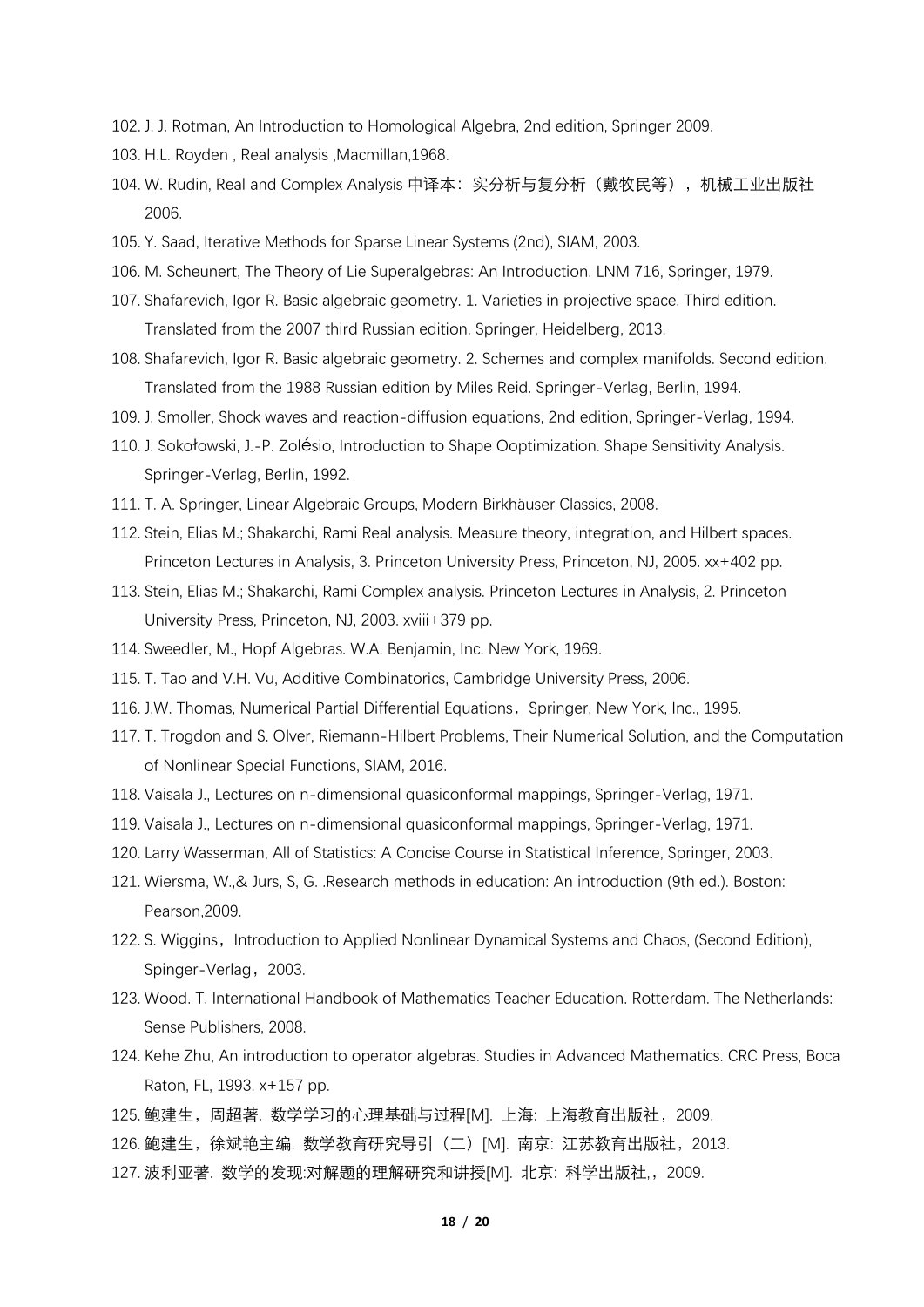- 128. 波利亚著,涂泓, 冯承天译. 怎样解题: 数学思维的新方法[M].上海: 上海科技教育出版社, 2011.
- 129. 陈志杰,代数基础:模、范畴、同调代数与层, 华东师范大学出版社, 2001.
- 130. 范良火著.教师教学知识发展研究(第二版)[M]. 上海:华东师范大学出版社,2013.
- 131. 范良火, 黄毅英, 蔡金法, 李士锜主编.华人如何学数学(第二版)[M]. 南京: 江苏教育出版社, 2017.
- 132. 范良火, 黄毅英, 蔡金法, 李士锜主编.华人如何教数学[M]. 南京: 江苏教育出版社,2017.
- 133. 冯克勤、李尚志、章璞: 群与代数表示引论,中国科学技术大学出版社, 2006.
- 134. 葛立恒,高德纳等著,张明尧,张凡译,具体数学,第二版, 人民邮电出版社, 2003.
- 135. 格劳斯主编.数学教与学研究手册[M]. 上海: 上海教育出版社,1999.
- 136. 古铁雷斯, 伯拉. 数学教育心理学研究手册:过去、现在与未来[M]. 南宁: 广西教育出版社,2009.
- 137. 郭大钧. 非线性泛函分析. 山东科技出版社, 1987.
- 138. 安德烈·焦尔当著 杭零译 学习的本质[M]. 上海: 华东师大出版社, 2015.
- 139. 卡兹著,李文林等译.数学史通论[M]. 北京:高等教育出版社, 2008.
- 140. 克莱因著 舒湘芹等译.高观点下的初等数学[M]. 上海:复旦大学出版社,2008.
- 141. 李大潜, 秦铁虎. 物理学与偏微分方程(上,下册). 高等教育出版社, 2000.
- 142. 李航. 统计学习方法[M]. 清华大学出版社, 2012.
- 143. 李航,统计学习方法(第 2 版),清华大学出版社, 2019.
- 144. 李庆扬, 莫孜中, 祁力群, 非线性方程组的数值解法, 科学出版社, 1997.
- 145. 李荣华编: 偏微分方程数值解法, 高等教育出版社, 2005.
- 146. 李士锜主编. 数学教育研究方法论[M], 北京:科学出版社, 2016.
- 147. 李士錡, 李业平主编. 课程. 教师. 课堂:中美数学课程改革比较和研究[M]. 北京:北京师范大学出 版社, 2015.
- 148. 李业平,黄荣金著,董建功等译. 通过变式教数学:儒家传统与西方理论的对话[M]. 上海: 华东师 范大学出版社,2020.
- 149. 李忠, 拟共形映射及其在黎曼曲面中的应用, 科学出版社, 北京, 1988.
- 150. 林夏水著.数学哲学[M].北京:商务印书馆,2003.
- 151. 刘发旺,庄平辉,刘青霞, 分数阶偏微分方程数值方法及其应用, 科学出版社, 2015.
- 152. 刘式适、刘式达,《物理学中的非线性方程》第二版, 北京大学出版社, 2012.
- 153. 刘影 曾婉婷 数学教育测量与评价[M]: 北京: 北京大学出版社, 2015.
- 154. 刘振宏,蔡茂诚译. 组合最优化算法和复杂性[M],清华大学出版社,1988.
- 155. 罗伯特·米尔斯·加涅(Robert Mills Gagne) 著,王小明等译 教学设计原理(第 5 版) (美) [M]. 上海: 华东师大出版社,2018.
- 156. 罗振东,混合有限元法基础及其应用,科学出版社,2007.
- 157. 吕以辇,张学莲, 黎曼曲面, 科学出版社,1991.
- 158. 马知恩、周义仓、李承治,常微分方程定性与稳定性方法 (第二版),科学出版社,2015.
- 159. 倪明康,林武忠,奇摄动方程解的渐近展开式[M].北京,高等教育出版社,2008 年.

#### **19** / **20**